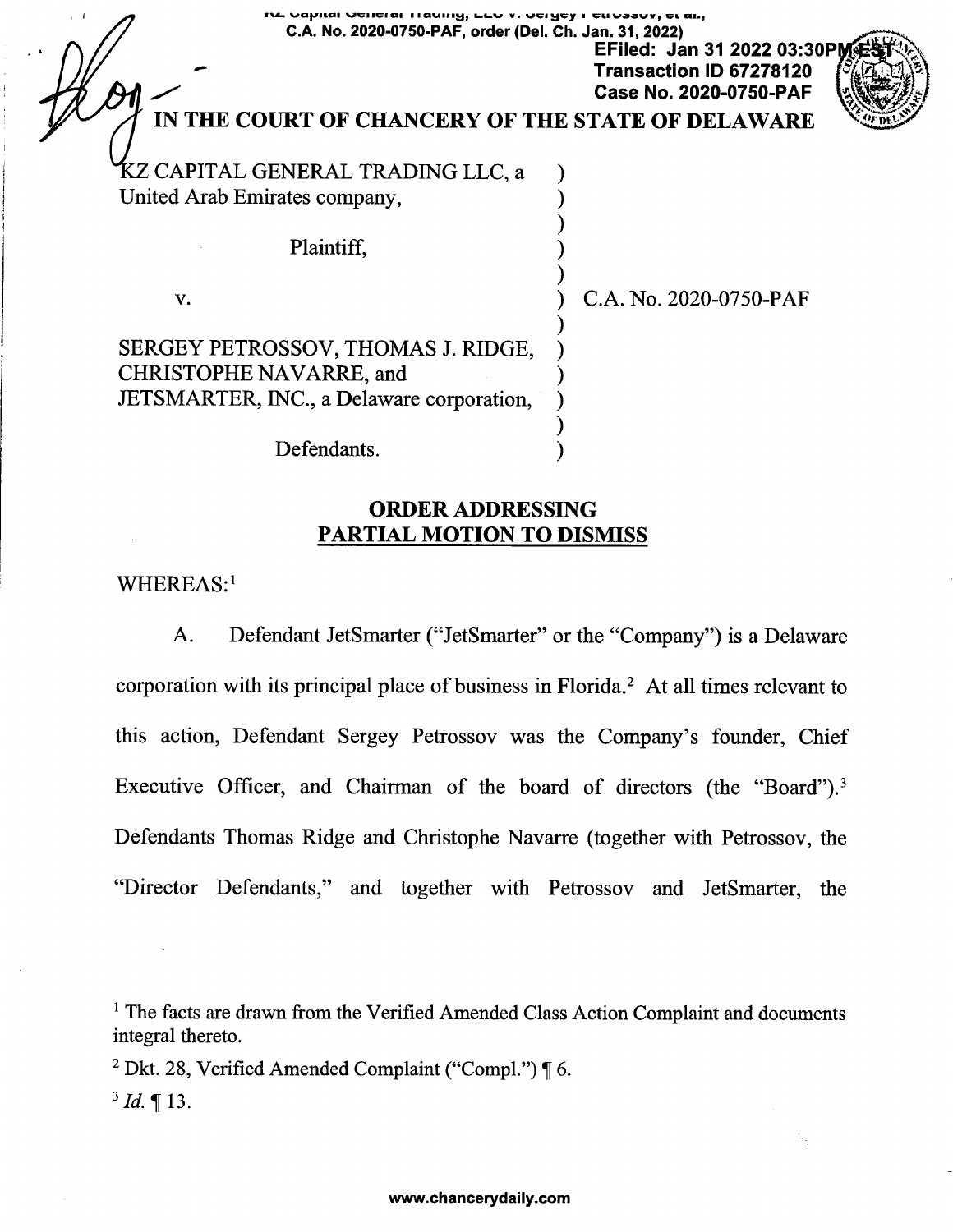#### **waji/itai wciiciai <sup>i</sup> ■aumy, v.** <sup>i</sup> uiivoouv, **ai., C.A. No. 2020-0750-PAF, order (Del. Ch. Jan. 31, 2022)**

"Defendants") became directors on JetSmarter's Board in March 2016 and February 2017 respectively.<sup>4</sup> In May 2019, JetSmarter was acquired by and became a subsidiary of Vista Global Holding Limited ("Vista") in a transaction hereinafter referred to as the "Vista Transaction."<sup>5</sup>

B. KZ is a United Arab Emirates limited liability company with its principal place of business in Dubai, United Arab Emirates.<sup>6</sup> Nurali Aliyev is the principal of KZ.<sup>7</sup> KZ was a stockholder of JetSmarter until the Vista Transaction.

C. Petrossov founded JetSmarter on November 26, 2012.<sup>8</sup> The Company's operations are centered on the sale of annual memberships to individuals, which allows members to book flights on private jets that were affiliated with, but not owned by, JetSmarter.<sup>9</sup>

D. Despite actively selling memberships and achieving some name recognition by 2016, JetSmarter was consistently unprofitable and in need of capital.<sup>10</sup> In July 2014, the Company raised approximately \$2 million in a Series A

 $4$  *Id.*  $\sqrt{9}$  52.  $^5$  *Id.*  $\P$  78.  $6$  *Id.* 12.  $^{7}$  *Id.* ¶ 15.  $8$  *Id.*  $\sqrt{\ }8$ .  $9$  *Id.* 19.  $^{10}$  *Id.* ¶ 11.

 $\sqrt{4}$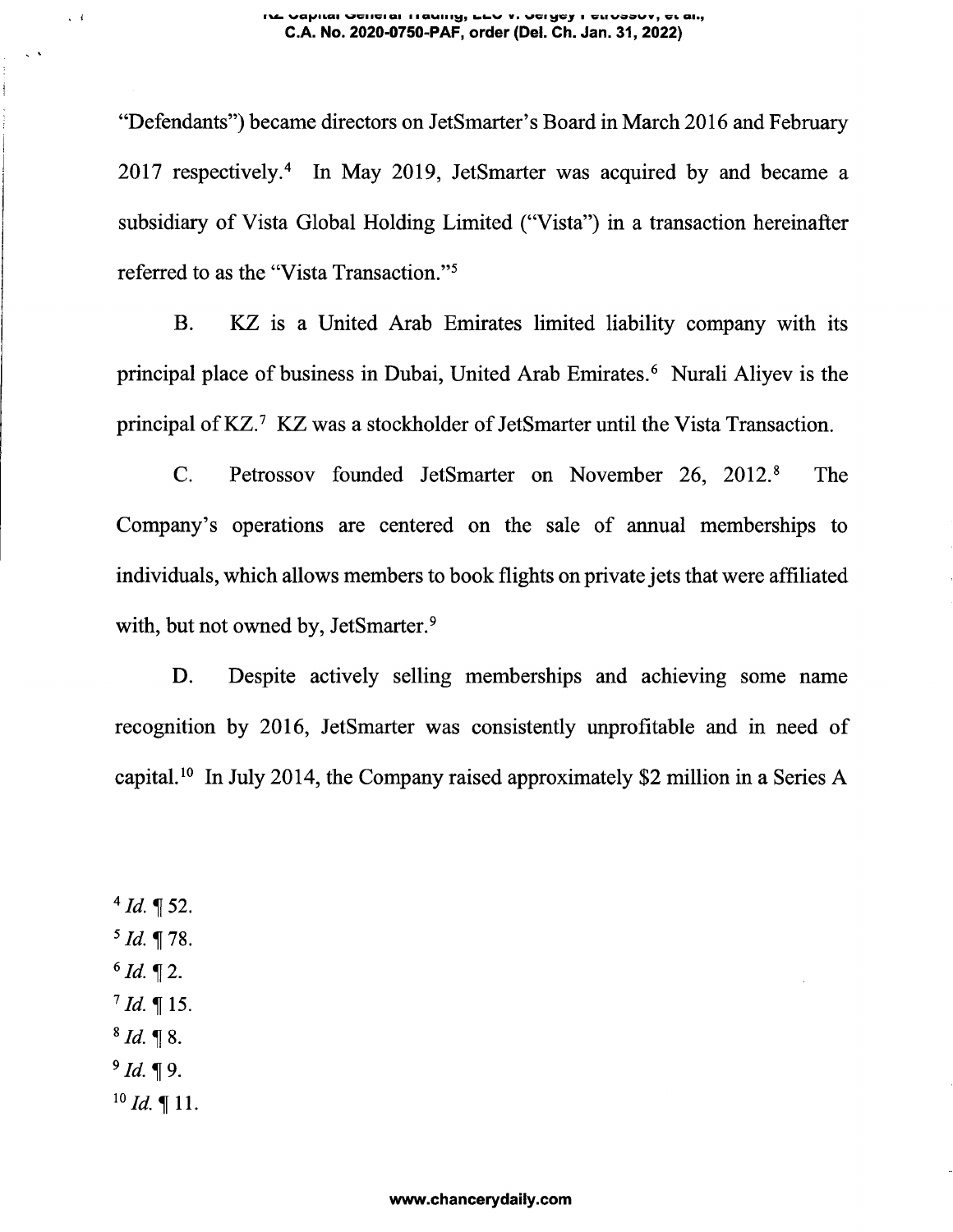#### **va^iiai wGiiciQi <sup>i</sup> lawiiivjj** <sup>v</sup>. **wd <sup>i</sup>** glivoovv, **ut ai>j C.A. No. 2020-0750-PAF, order (Del. Ch. Jan. 31, 2022)**

financing round, which valued JetSmarter at \$14 million.[11](#page-2-0) JetSmarter raised an additional \$20 million in an August 2015 Series B financing round, valuing the Company at \$107 million.[12](#page-2-1) And by December 2016, JetSmarter announced that it had raised \$105 million in a Series C financing, valuing the Company at \$1.5 billion.<sup>[13](#page-2-2)</sup>

E. In 2016, JetSmarter's then-President, Gennady Barsky, had the task of raising capital through tapping into "his large network of connections." [14](#page-2-3) Meanwhile, Petrossov managed the Company's day-to-day operations and financial affairs. 15

F. In October 2016, at Petrossov's request, Barsky met with Nurali Aliyev, KZ's principal, to solicit an investment in JetSmarter's upcoming Series C preferred stock offering.<sup>[16](#page-2-4)</sup> Barsky and Aliyev's negotiations were premised on KZ purchasing 1% of JetSmarter for \$15 million, implying an overall value for JetSmarter of \$1.5 billion.<sup>17</sup> On October 10, 2016, Barsky emailed to Aliyev information regarding JetSmarter, including an investor presentation that had been

<span id="page-2-4"></span><span id="page-2-3"></span><span id="page-2-2"></span><span id="page-2-1"></span><span id="page-2-0"></span> $11$  *Id.* | 12. *<sup>12</sup> Id. <sup>13</sup> Id. <sup>14</sup> Id.* ^13-14.  $^{15}$ *Id.* ¶ 13. *<sup>16</sup> Id.*  $^{17}$  *Id.*  $\llap{[}$  16.

 $\sim 1$ 

 $\ddot{\phantom{1}}$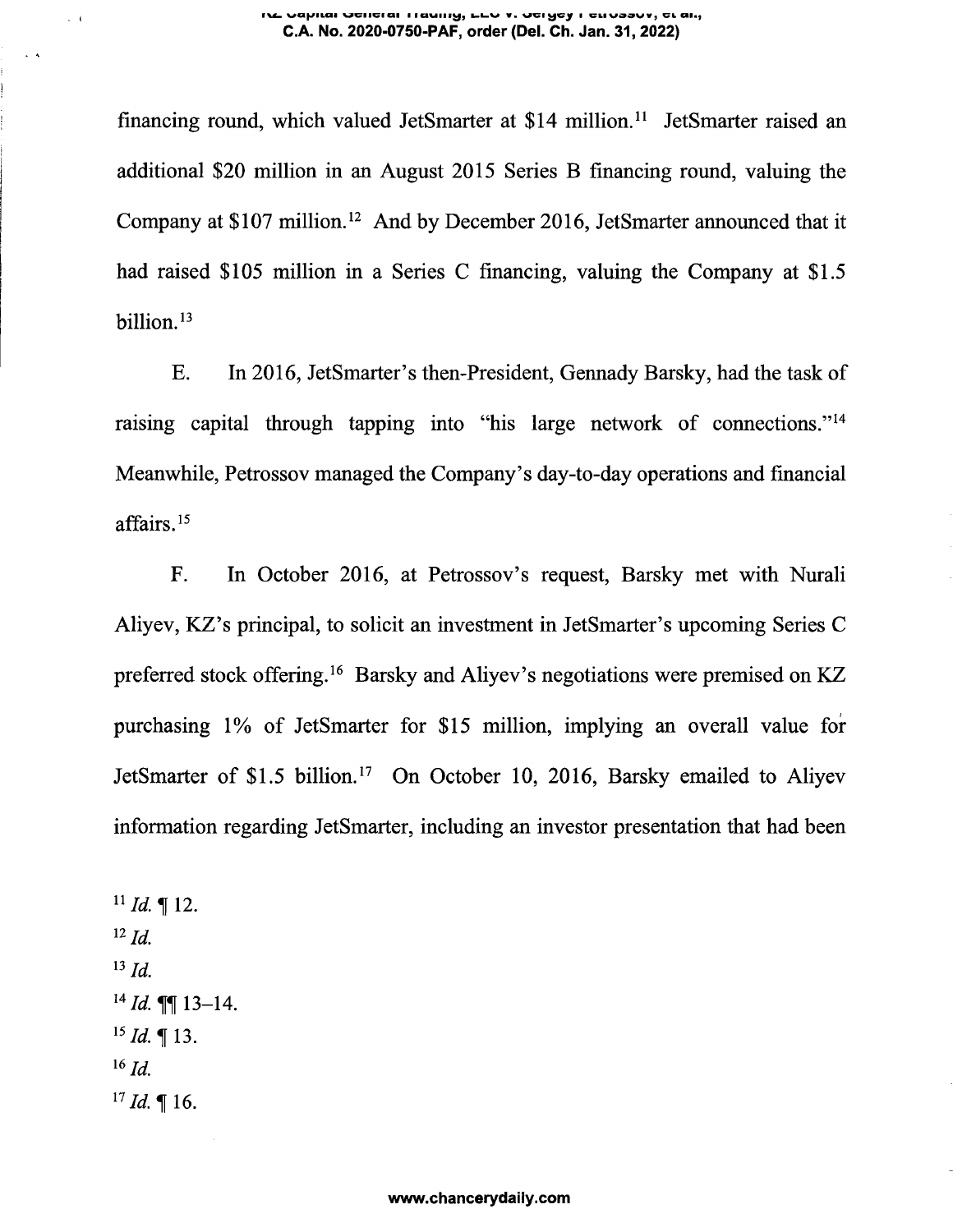#### **r\&. WCXJ^ILCll WGIIGIQI I IQVIllig, kkW «■ VGIKjCjf I VLIWOOW, Clli, C.A. No. 2020-0750-PAF, order (Del. Ch. Jan. 31, 2022)**

prepared either by or under the direction of Petrossov (the "2016 Presentation").[18](#page-3-0) Petrossov encouraged Barsky also to send Aliyev JetSmarter-generated promotional materials designed to entice aircraft owners to enter into aircraft lease arrangements with JetSmarter.<sup>[19](#page-3-1)</sup> Those promotional materials represented that JetSmarter would be expanding its operations into Almaty, Kazakhstan within the next year.<sup>[20](#page-3-2)</sup> KZ alleges this specific representation was included in the materials to further pique Aliyev's interest in investing because Aliyev's family is from Kazakhstan.<sup>[21](#page-3-3)</sup> The Complaint alleges that throughout 2016 Barsky had developed a "deep friendship" with Aliyev.<sup>[22](#page-3-4)</sup>

G. KZ agreed to purchase \$15 million of JetSmarter's Series C preferred stock for \$760.58 per share. The terms of the transaction are reflected in a stock purchase agreement (or "SPA"), dated December 9, 2016.<sup>[23](#page-3-5)</sup> KZ remitted the first \$10 million through two, \$5 million tranches at or not long after executing the SPA.<sup>[24](#page-3-6)</sup>

<span id="page-3-6"></span><span id="page-3-5"></span><span id="page-3-4"></span><span id="page-3-3"></span><span id="page-3-2"></span><span id="page-3-1"></span><span id="page-3-0"></span>*<sup>18</sup> Id.* If 17; *see id..* Ex. 1.  $19$  Compl.  $\P$  22. *<sup>20</sup> Id. <sup>21</sup> Id.* ^22, 15.  $^{22}$  *Id.*  $\blacksquare$  15. *<sup>23</sup> Id.* <sup>H</sup> 27; *see id..* Ex. 2 ("SPA"). <sup>24</sup> Compl. ¶ 28.

 $\sim 1$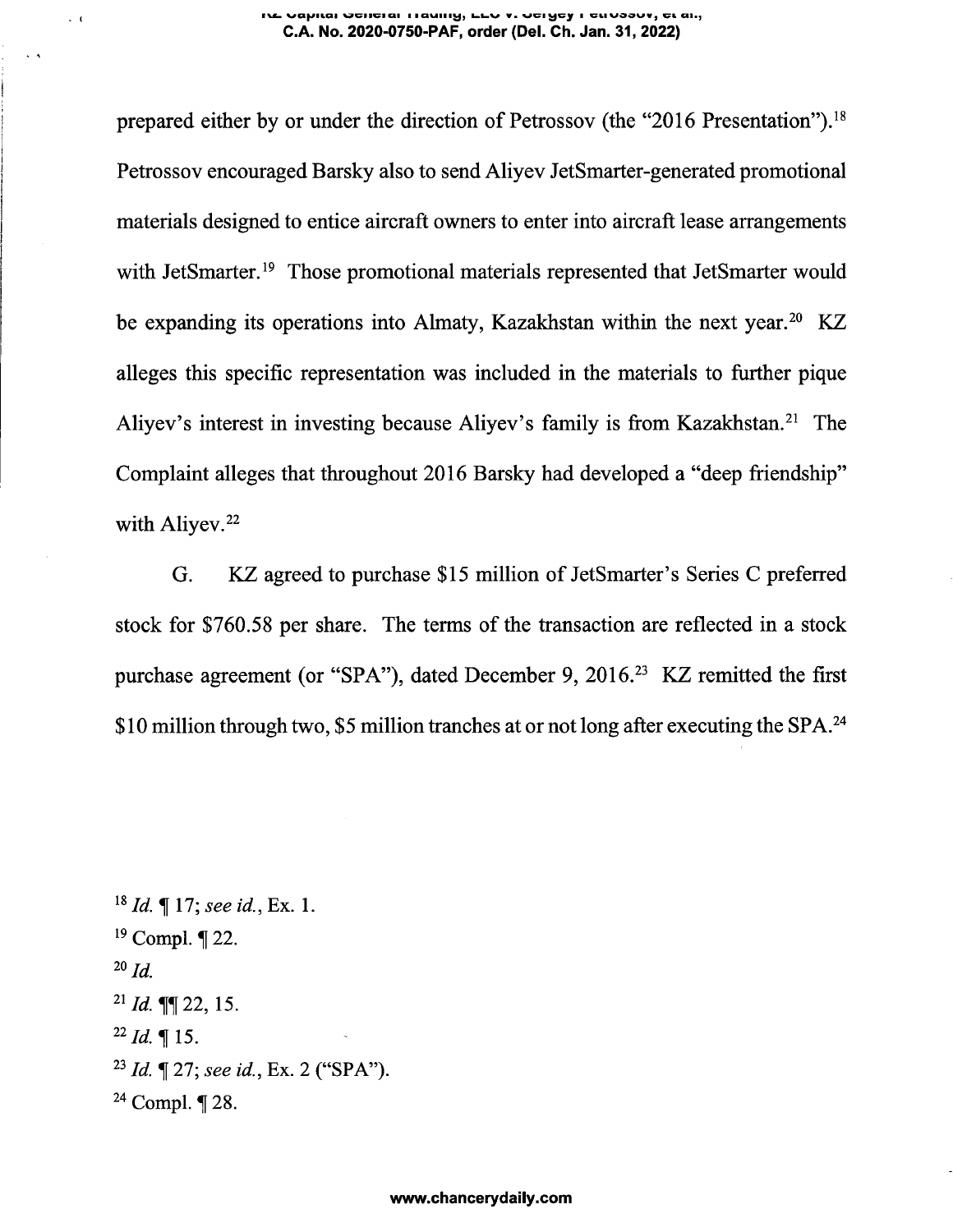On July 12, 2017, KZ delivered another \$3 million to the Company.[25](#page-4-0) KZ's Series C preferred investment under the SPA thus totaled \$13 million.

H. In connection with the SPA, KZ and JetSmarter entered into two letter agreements. A "Board Observer Rights" agreement granted KZ the right to observe the Company's Board meetings and to receive all of the materials and information that would likewise be provided to Board members in connection with those meetings.<sup>[26](#page-4-1)</sup> The second agreement, titled "Investment in shares of Series C Preferred Stock of JetSmarter, Inc." (the "IRA"),<sup>[27](#page-4-2)</sup> included a "most favored nations" or "MFN Provision."<sup>[28](#page-4-3)</sup> The MFN Provision required the Company to inform KZ of any agreements that JetSmarter had entered into with other Series C investors which provided those investors with rights beyond those enumerated in the SPA, IRA, or JetSmarter's certificate of incorporation.[29](#page-4-4) The MFN Provision also required the Company to provide KZ with this information within 30 days of the "final Closing" of the Series C financing round.<sup>30</sup> KZ could then opt to "become part of' any of

<span id="page-4-4"></span><span id="page-4-3"></span><span id="page-4-2"></span><span id="page-4-1"></span><span id="page-4-0"></span>*<sup>25</sup> Id. <sup>26</sup> Id.* 29; *see* Compl., Ex. 3. <sup>27</sup> Dkt. 28, Compl., Ex. 4 ("IRA").  $28$  Compl. | 29.  $^{29}$  IRA ¶ 5. *™Id.*

 $\sqrt{1}$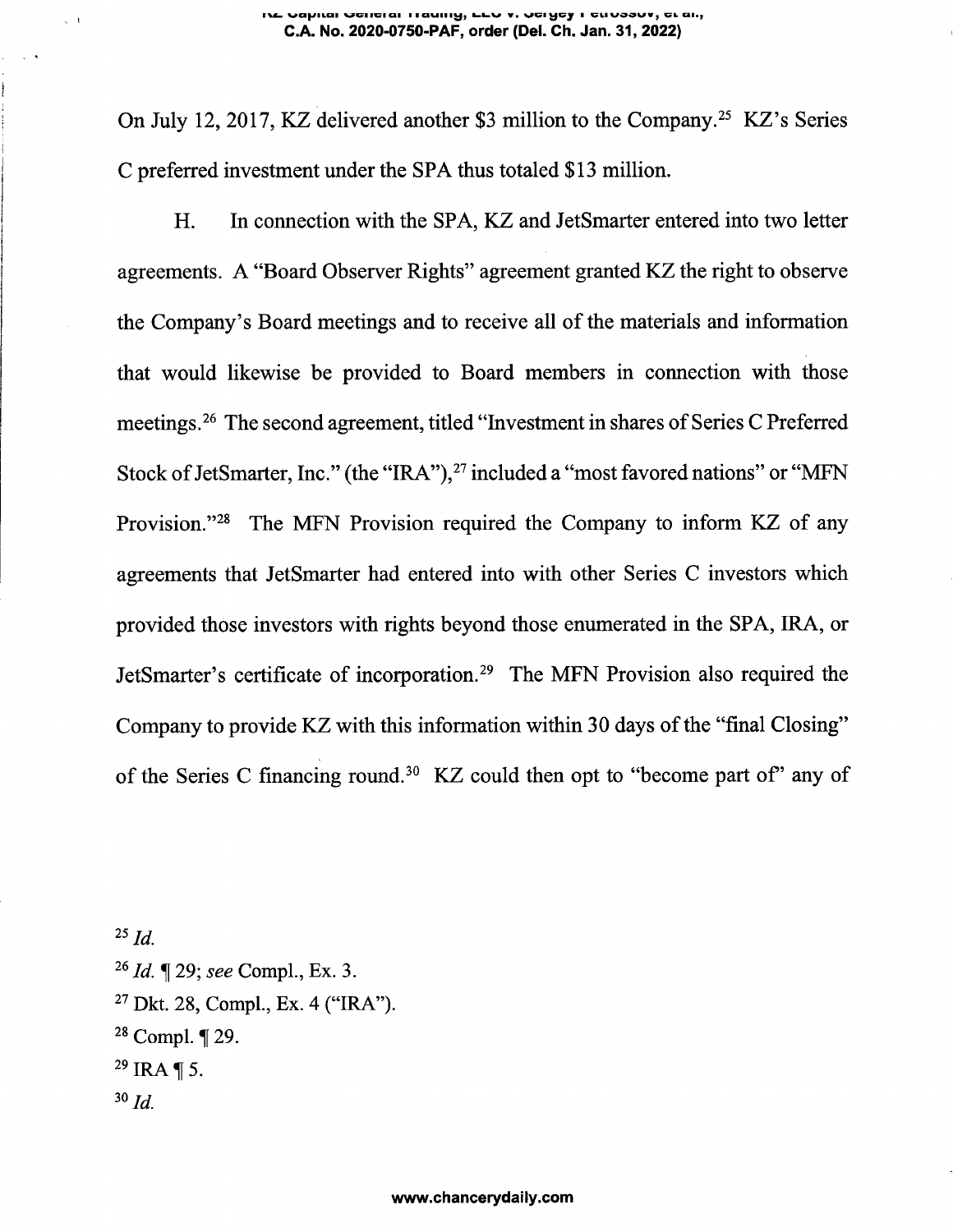#### **V&- WC«|>ILCII VGIIGIC1I I laMHI^j V. VGI yCJ I GlIVOOWVj Gl Cl|a> C.A. No. 2020-0750-PAF, order (Del. Ch. Jan. 31, 2022)**

those agreements so long as the other investors had invested no more than \$20 million.[31](#page-5-0)

I. KZ alleges four instances in which JetSmarter beached the MFN Provision of the IRA. First, another investor purchased \$2 million of Series C preferred stock and was granted additional common stock as part of its agreement with the Company, effectively reducing the price that this investor paid per share relative to other investors.[32](#page-5-1) In effect, this investor was allowed to buy stock that valued the Company at \$600 million while other investors were making stock purchases that valued the Company at  $$1.5$  billion.<sup>[33](#page-5-2)</sup> Two other investors received free flight credits that were equivalent in value to their respective investments in the Company.[34](#page-5-3) Additionally, Petrossov signed a handwritten personal guarantee to a fourth investor, promising that the investor would be able to fully redeem his \$7 million investment.<sup>[35](#page-5-4)</sup> The Complaint alleges that none of these particular investor agreements were ever disclosed to KZ.<sup>[36](#page-5-5)</sup> KZ discovered the existence of these agreements when it began investigating JetSmarter after an April 2019 meeting

<span id="page-5-5"></span><span id="page-5-4"></span><span id="page-5-3"></span><span id="page-5-2"></span><span id="page-5-1"></span><span id="page-5-0"></span>*<sup>31</sup> Id.* <sup>32</sup> Compl. ¶ 33. *<sup>33</sup> Id. <sup>34</sup> Id. ^34. <sup>35</sup> Id.* 35.  $36$  *Id.* 1 36.

 $\epsilon$  -  $\bar{\epsilon}$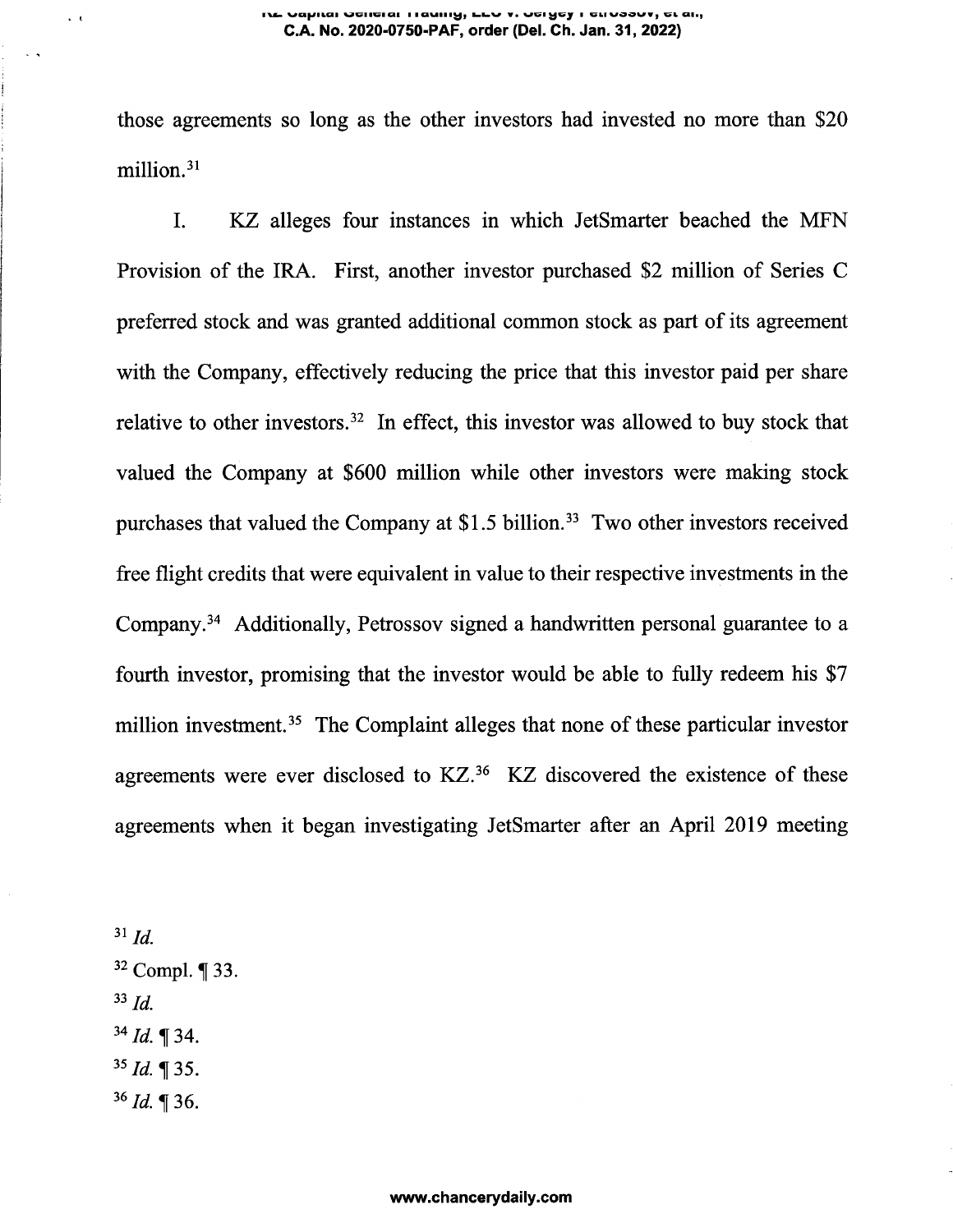between KZ representatives and Barsky, where Barsky is alleged to have disclosed the directors' "wrongdoing."[37](#page-6-0)

J. Shortly after KZ transferred the first \$10 million of its investment to the Company, JetSmarter announced Barsky's resignation as an officer of the Company on February 17,2017.[38](#page-6-1) Barsky, however, continued to raise an additional \$12 million for JetSmarter after his resignation through August 2017.<sup>[39](#page-6-2)</sup> During this time, the Company continued to compensate Barsky for his efforts.<sup>[40](#page-6-3)</sup>

K. On July 25, 2017, Ediza Services Limited, a KZ affiliate, sold an aircraft to JS Partners, LLC ("JS Partners"), a company owned by Petrossov and Barsky (the "Aircraft Transaction").<sup>[41](#page-6-4)</sup> JS Partners paid part of the purchase price for the aircraft in shares of JetSmarter Series B preferred stock, valued at \$5 million.<sup>[42](#page-6-5)</sup>

L. In 2017, following the funding of its Series C round, JetSmarter obtained additional financing from Clearlake Capital Group, L.P. ("Clearlake"). Under the terms of that financing, Clearlake and Leucadia National Corporation (collectively, "Clearlake"), provided JetSmarter with a \$60 million bridge loan that

<span id="page-6-5"></span><span id="page-6-4"></span><span id="page-6-3"></span><span id="page-6-2"></span><span id="page-6-1"></span><span id="page-6-0"></span><sup>37</sup> *See id.* **[1]** 80-82.  $38$  *Id.*  $\P$  41. *<sup>39</sup> Id.^* 42. *40 Id.*  $41$  *Id.*  $\P$  44. *42 Id.*

 $\zeta$  .  $\tilde{\chi}$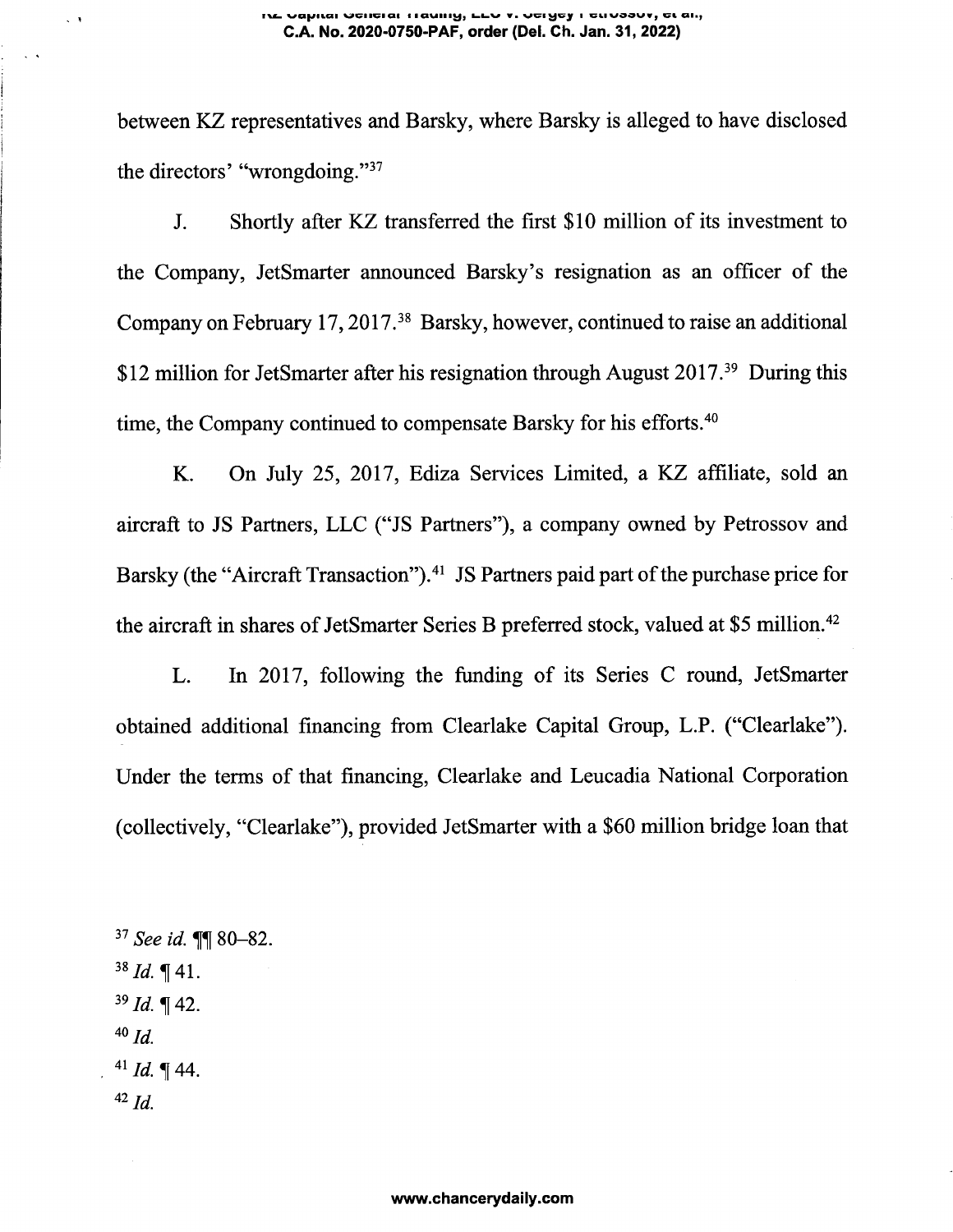#### **TVCoi WG(|>JILC1I MGIIGIQI <sup>I</sup> IQUIIIlj, UL>V V. Wl dlWOOW<sup>y</sup> CFfc Ohj C.A. No. 2020-0750-PAF, order (Del. Ch. Jan. 31, 2022)**

would convert into \$180 million of a new Series C-1 preferred stock.<sup>[43](#page-7-0)</sup> JetSmarter's arrangement with Clearlake valued the Company at approximately \$400 million.<sup>44</sup>

M. JetSmarter's Fifth Amended and Restated Certificate of Corporation (the "Certificate") required the Company to obtain consent from holders of a majority of each series of JetSmarter preferred stock under a variety of circumstances.[45](#page-7-1) Clearlake's investment, which involved an amendment to the Certificate, would require such consent, and JetSmarter sought to obtain it.<sup>[46](#page-7-2)</sup> In July 2017, the Company disseminated an investor presentation (the "2017 Presentation") to JetSmarter's existing stockholders, encouraging them to approve Clearlake's investment.[47](#page-7-3)

N. In early August 2017, Barsky spoke with KZ on multiple occasions, at Petrossov's behest, to obtain KZ's consent to the Clearlake Transaction, including the Certificate amendment.<sup>[48](#page-7-4)</sup> During those conversations, Barsky informed KZ that JetSmarter would soon undergo an initial public offering "which was to be handled by Goldman Sachs."[49](#page-7-5) On September 8, 2017, KZ executed a written consent and

<span id="page-7-5"></span><span id="page-7-4"></span><span id="page-7-3"></span><span id="page-7-2"></span><span id="page-7-1"></span><span id="page-7-0"></span> $43$  *Id.*  $\P\P$  48-49.  $^{44}$  *Id.*  $\P$  50. <sup>45</sup> SPA, Ex. A, art. IV, D § 6.2(a), (d).  $46$  Compl.  $\P$  64. *<sup>47</sup> Id.* 65, 70; *see id..* Ex. 5. <sup>48</sup> Compl. ¶ 71. *49 Id.*

 $\sim$  1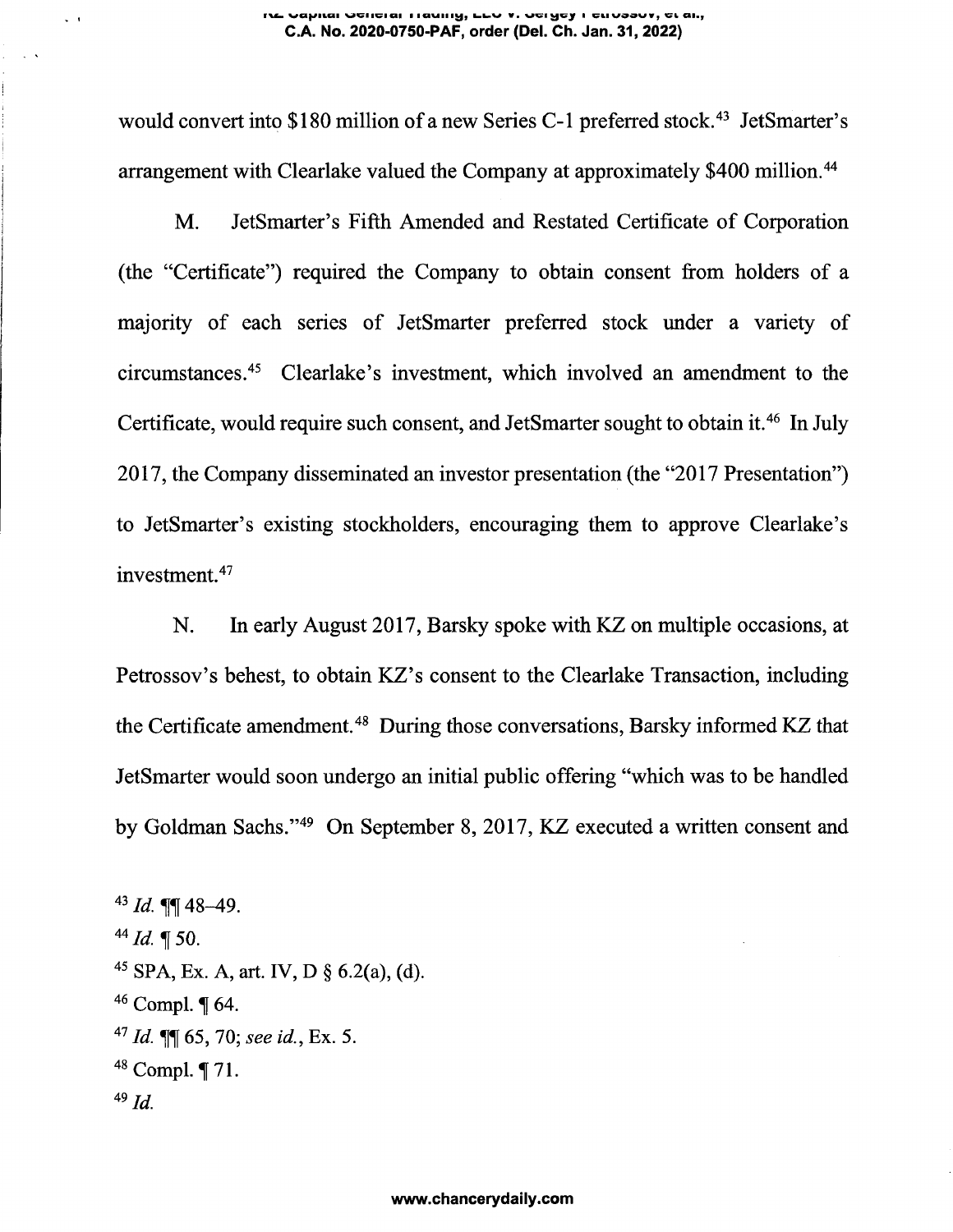#### **rv^ wa(j\*itcii** wciiciqi **<sup>i</sup> launay, v« vci^jcj <sup>i</sup> cuvoowv, vi ah, C.A. No. 2020-0750-PAF, order (Del. Ch. Jan. 31, 2022)**

waiver approving Clearlake's investment.<sup>[50](#page-8-0)</sup> Neither party has provided the court with KZ's written consent or waiver. The Clearlake transaction closed shortly thereafter (the "Clearlake Transaction").<sup>[51](#page-8-1)</sup>

O. As part of its marketing efforts to increase JetSmarter's membership base, the Company's sales team offered "special deals, multiyear agreements, and other incentives" to prospective members.[52](#page-8-2) In June 2018, the Company began making unilateral changes to the terms of its agreements with existing members, which, unsurprisingly, triggered complaints from members.<sup>[53](#page-8-3)</sup> In response, the Company directed members to the terms of their membership agreements stating that the Company "could change, suspend, or terminate any of [its] services or benefits at any time."<sup>[54](#page-8-4)</sup> Lawsuits ensued.<sup>[55](#page-8-5)</sup>

P. As early as 2016, JetSmarter's customers expressed displeasure with the Company's services, resulting in at least 12 lawsuits.<sup>[56](#page-8-6)</sup> JetSmarter did not take kindly to the member lawsuits and complaints. It began suing individuals for libel

<span id="page-8-6"></span><span id="page-8-5"></span><span id="page-8-4"></span><span id="page-8-3"></span><span id="page-8-2"></span><span id="page-8-1"></span><span id="page-8-0"></span> $50$  *Id.* 172. *<sup>51</sup> Id.*  $52$  *Id.*  $\P$  61.  $^{53}$  *Id.*  $\P$  61-62.  $54$  *Id.* 162. *<sup>55</sup> Id.*  $56$  *Id.*  $\sqrt{60}$ .

 $\ddot{\phantom{1}}$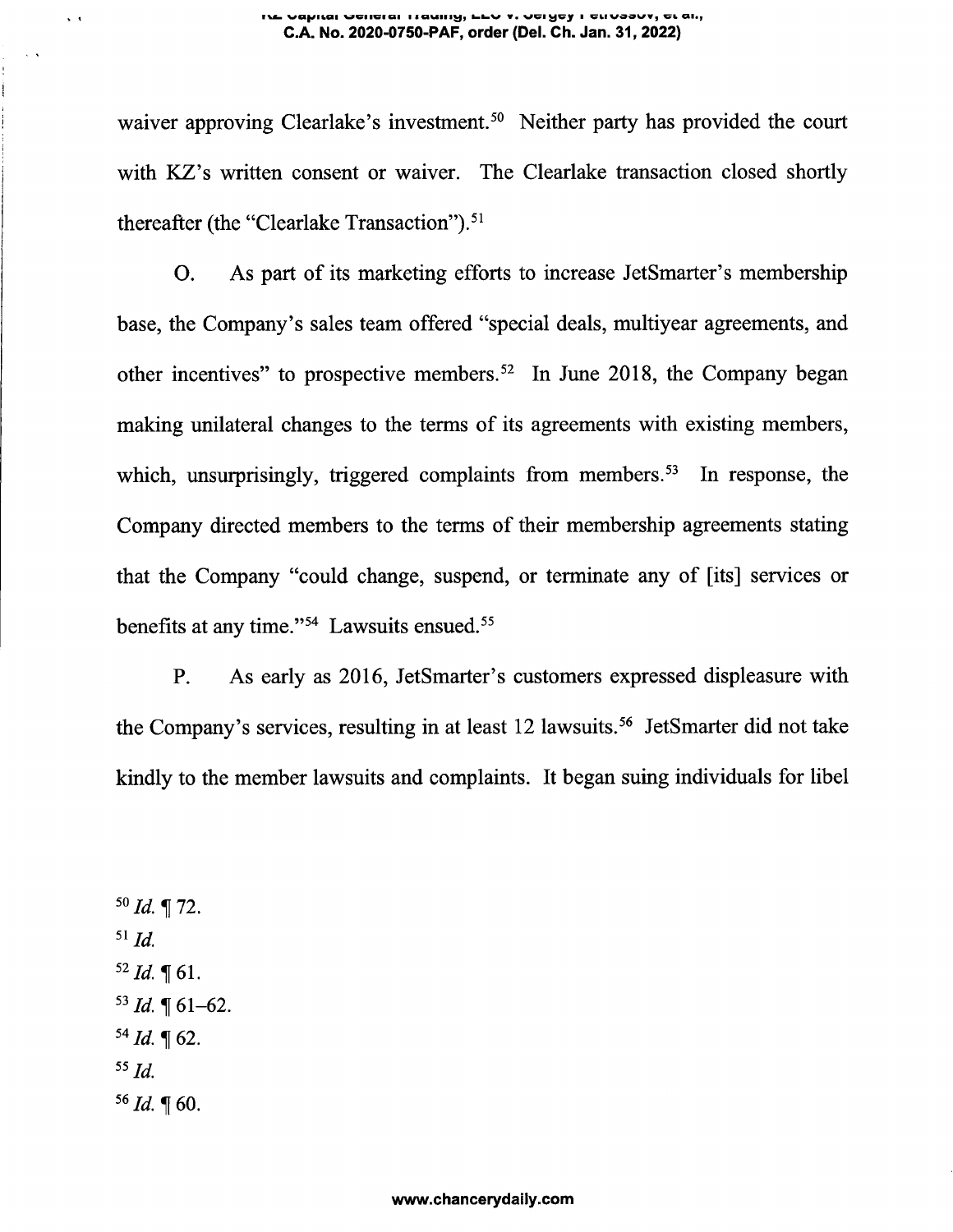#### **f wctf'Siicii moi iciai i i avail i^, <sup>v</sup> wai v\*i vaaavrv<sup>9</sup> ac aiij C.A. No. 2020-0750-PAF, order (Del. Ch. Jan. 31, 2022)**

and slander.[57](#page-9-0) Meanwhile, JetSmarter's employees reported being pressured to procure more investors and customers, along with delays in receiving their paychecks.[58](#page-9-1)

Q. In January 2019, the television business channel, CNBC, aired a program resulting from an investigation into JetSmarter.[59](#page-9-2) CNBC's investigative team interviewed "several JetSmarter members, more than 20 former employees, and a wide range of industry executives."[60](#page-9-3) CNBC's reportage concluded that JetSmarter had engaged in "continuous changes in policy and pricing in an attempt to cover its operational losses."[61](#page-9-4)

R. JetSmarter remained unprofitable, leading the Company to "the brink of bankruptcy."[62](#page-9-5) In May 2019, with the Company having reached the end of the financial runway, the Board decided to sell JetSmarter to Vista at a "significantly reduced valuation."[63](#page-9-6) KZ contributed \$159,185.55 to this new venture "to protect whatever remaining interests it had."<sup>[64](#page-9-7)</sup> KZ is no longer a JetSmarter stockholder.

<span id="page-9-7"></span><span id="page-9-6"></span><span id="page-9-5"></span><span id="page-9-4"></span><span id="page-9-3"></span><span id="page-9-2"></span><span id="page-9-1"></span><span id="page-9-0"></span> $57$  *Id.*  $\P$  63.  $58$  *Id.*  $\text{T}$  60. *<sup>59</sup> Id. ^59. 60 Id. <sup>61</sup> Id. <sup>62</sup> Id.* ffl[58, 78. *<sup>63</sup> Id.* 178. **<sup>64</sup> 7^4** 79.

 $\ddot{\phantom{0}}$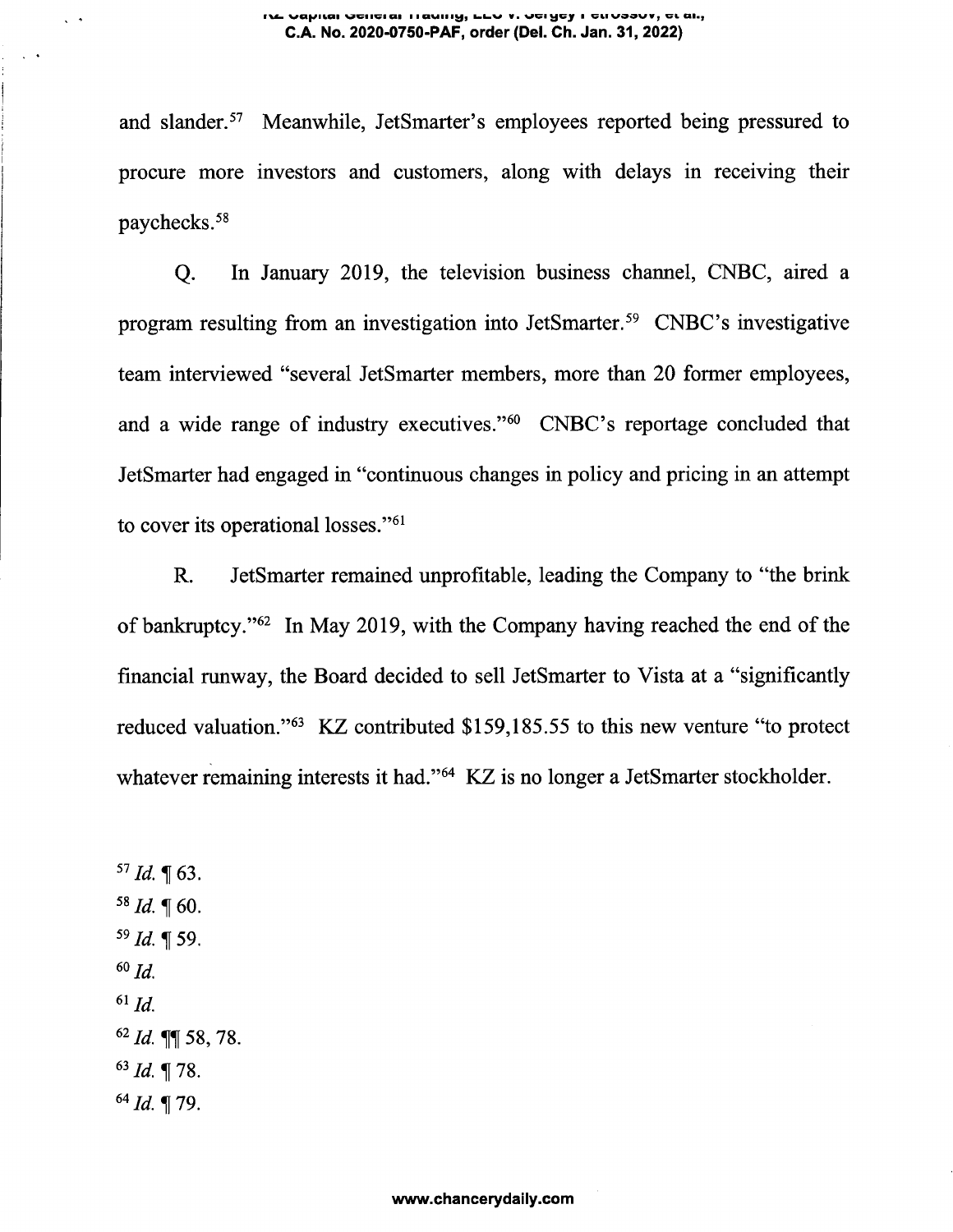#### **wci|S«icu wciiGiai i avail v. vgi^gj i giivqcwv, gi qi>, C.A. No. 2020-0750-PAF, order (Del. Ch. Jan. 31, 2022)**

S. Plaintiff filed its original complaint on September 2, 2020, and an amended complaint on January 1, 2021.<sup>[65](#page-10-0)</sup> The amended complaint (the "Complaint") contains four counts. Count I is a breach of contract claim alleging that JetSmarter breached the terms of the IRA's MFN Provision.<sup>[66](#page-10-1)</sup> Count II alleges that the Director Defendants breached their fiduciary duties.[67](#page-10-2) Specifically, the Complaint alleges that Petrossov "disseminat[ed] false and misleading information to KZ Capital" to invest in JetSmarter in 2016 and later to approve the Clearlake Transaction in 2017.<sup>68</sup> Plaintiffalso asserts that Ridge and Navarre "lacked due care or good faith in making business decisions" by: (1) allowing Barsky to continue representing the Company following his official departure, (2) allowing the company to disseminate false and misleading information, and (3) approving the Clearlake Transaction.<sup>[69](#page-10-3)</sup> The Complaint also alleges that Navarre "benefitted" personally from the Clearlake deal" because he was allowed to invest \$500,000 of his own money in the Company on the same terms as Clearlake.<sup>[70](#page-10-4)</sup>

<span id="page-10-4"></span><span id="page-10-3"></span><span id="page-10-2"></span><span id="page-10-1"></span><span id="page-10-0"></span>*<sup>65</sup> See* Dkt. 1, 28. <sup>66</sup> Compl. **11** 83-86. *<sup>67</sup> See id.* 88-97. *6&Id.* H 92. *<sup>69</sup> Id.* 93. *<sup>70</sup> Id.* ^94, 56.

 $\frac{1}{2}$  .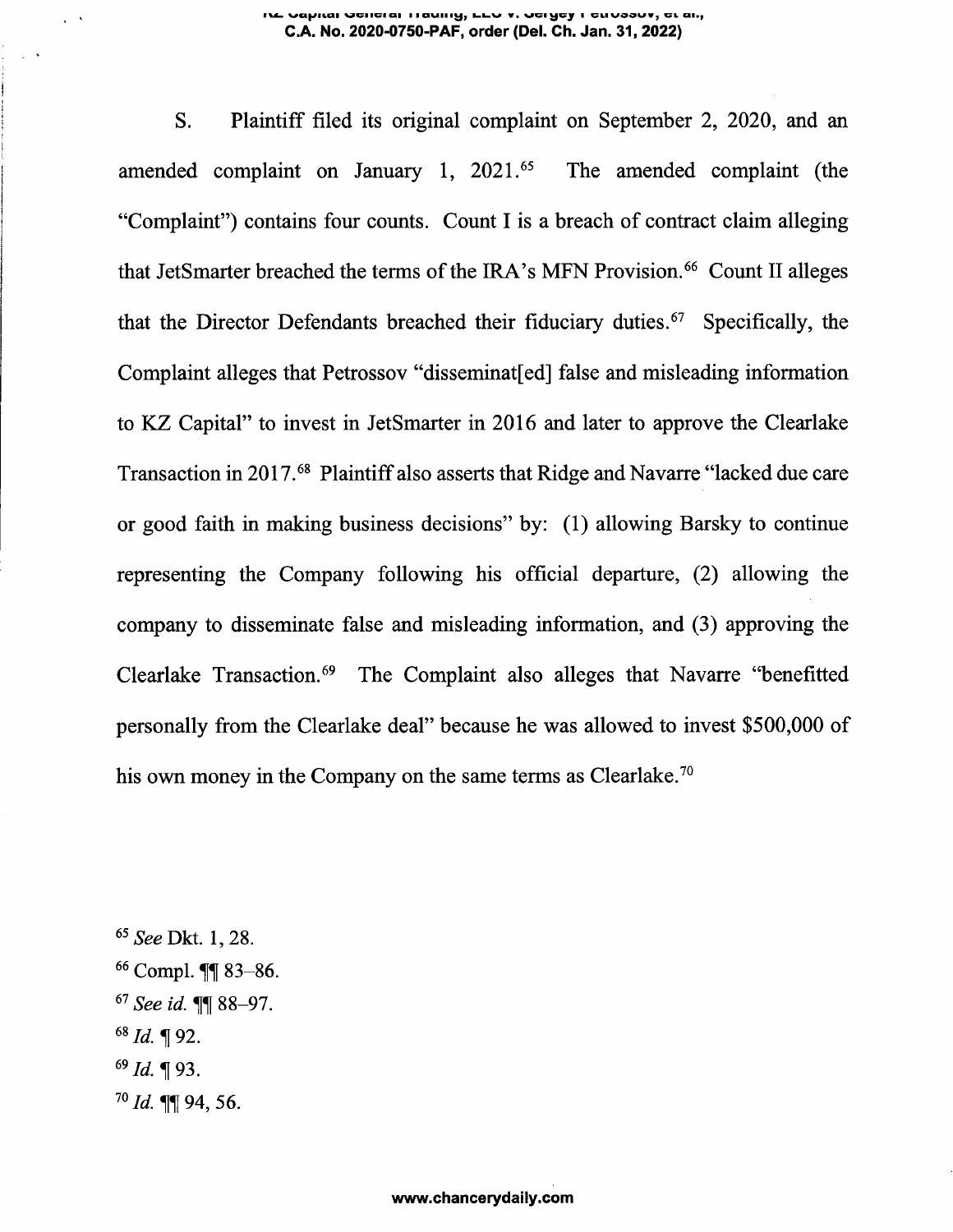### **ive vapilai vciiciai ii auiily, LEV v. vciycy i cuvoovv, ct ai., C.A. No. 2020-0750-PAF, order (Del. Ch. Jan. 31, 2022)**

T. Count III alleges that Ridge and Navarre breached their "contractual fiduciary duties" to KZ.[71](#page-11-0) This claim is derived from letter agreements that both directors signed upon joining the Board, which acknowledged they would owe fiduciary duties as directors.[72](#page-11-1) Count IV alleges that JetSmarter and Petrossov engaged in negligent misrepresentation based on the alleged disclosure violations in Count II.[73](#page-11-2)

U. Defendants have moved to dismiss Counts II through IV of the Complaint.[74](#page-11-3) Following briefing on the motion, the court held oral argument on October 20, 2021.[75](#page-11-4)

NOW, THEREFORE, the court having carefully considered Defendants' partial motion to dismiss, IT IS HEREBY ORDERED, this 31st day of January, 2022, as follows:

1. On a motion to dismiss for failure to state a claim under Court of Chancery Rule 12(b)(6):

<span id="page-11-0"></span> $71$  *Id.* 104.

<span id="page-11-1"></span>*<sup>72</sup> See id.* 99-101.

<span id="page-11-2"></span>*<sup>73</sup> Id.* 108-10.

<span id="page-11-3"></span>*<sup>74</sup> See* Dkt. 30.

<span id="page-11-4"></span>*<sup>75</sup> See* Dkt. 39, Defendants' Opening Briefin Support of Their Partial Motion to Dismiss the Verified Amended Complaint ("Defs.' Op. Br."); Dkt. 46, Plaintiff's Answering Brief in Opposition to Partial Motion to Dismiss Verified Amended Complaint ("Pl.'s Ans. Br."); Dkt. 48, Defendants' Reply Brief in Further Support of Their Partial Motion to Dismiss the Verified Amended Complaint ("Defs.' Reply Br."); Transcript of October 20, 2021 Oral Argument (forthcoming on docket) ("Hrg.").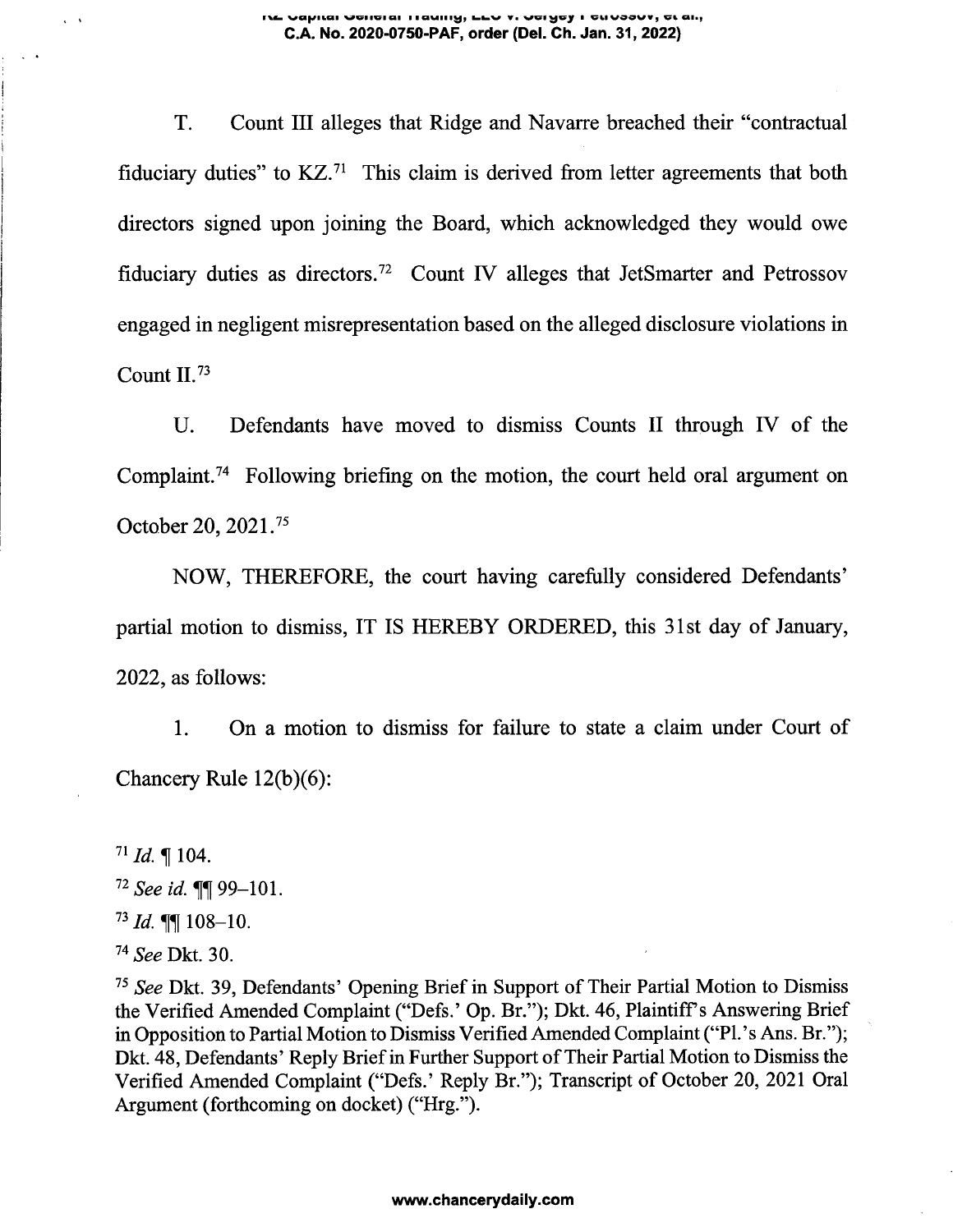(i) all well-pleaded factual allegations are accepted as true; (ii) even vague allegations are well-pleaded if they give the opposing party notice of the claim; (iii) the Court must draw all reasonable inferences in favor of the non-moving party; and  $([iv])$  dismissal is inappropriate unless the plaintiff would not be entitled to recover under any reasonably conceivable set of circumstances susceptible of proof.

*Savor, Inc. v. FMR Corp.,* 812 A.2d 894, 896-97 (Del. 2002) (internal citations and quotation marks omitted). Although the pleading standards are minimal, *Central Mortg. Co. v. Morgan Stanley Mortg. Cap. Hldgs. LLC,* 27 A.3d 531, 536 (Del. 2011), "a trial court is required to accept only those 'reasonable inferences that logically flow from the face of the complaint' and 'is not required to accept every strained interpretation of the allegations proposed by the plaintiff,'" *In re Gen. Motors (Hughes) S'holder Litig.,* <sup>897</sup> A.2d 162, <sup>168</sup> (Del. 2006) (quoting *Malpiede v. Townson,* 780 A.2d 1075, 1083 (Del. 2001)).

2. **Breach of Fiduciary Duty Claims.** Count II identifies two broad categories of conduct in which the Director Defendants are alleged to have breached their fiduciary duties. The first category relates to Plaintiff's investment in JetSmarter. The second relates to the Clearlake Transaction. Both involve disclosure.

3. For its disclosure claims, Plaintiff points to four instances in which the Director Defendants breached their fiduciary duties.<sup>76</sup> First, the Complaint alleges

<sup>76</sup> Pl.'s Ans. Br. 10-11.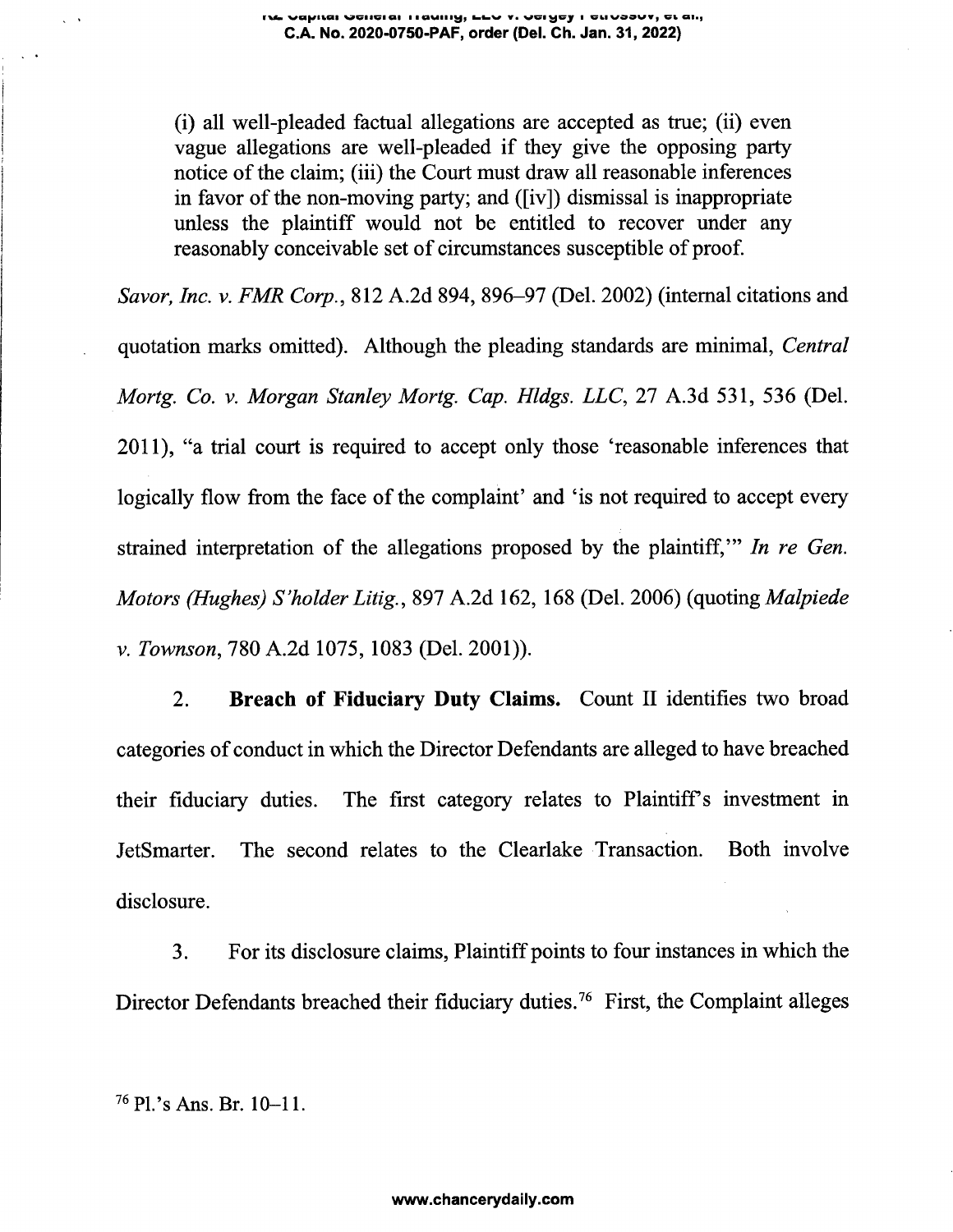#### **va^Hai vciiciai lavtiug, v. vcisjcjr wivoow, Qh, C.A. No. 2020-0750-PAF, order (Del. Ch. Jan. 31, 2022)**

that the 2016 Presentation that was sent to Aliyev misrepresented JetSmarter's membership numbers.<sup>[77](#page-13-0)</sup> Second, Plaintiff points to various news articles on December 12, 2016, which included information provided by Petrossov, stating that the Company had raised \$105 million in its Series C round and that Jet Edge, an Abu Dhabi-based private equity fund, had become an investor.<sup>[78](#page-13-1)</sup> The Complaint alleges that, as of the date of those articles' publication, "the Company had written commitments for only \$46.5 million, and not all of those funds had been received."<sup>[79](#page-13-2)</sup> The Complaint further alleges that Jet Edge never became an investor in JetSmarter.[80](#page-13-3) Third, the Complaint alleges that the 2017 Presentation contained three categories of misrepresentations or omissions, which will be described in greater detail below.[81](#page-13-4) Fourth, the Complaint alleges that Barsky falsely assured KZ that "JetSmarter would soon be undergoing an IPO which was to be handled by Goldman Sachs,"[82](#page-13-5) which never happened.

<span id="page-13-0"></span>4. The Complaint alleges that Plaintiff suffered harm and is entitled to compensatory and consequential damages because its "economic and voting

<span id="page-13-5"></span><span id="page-13-4"></span><span id="page-13-3"></span><span id="page-13-2"></span><span id="page-13-1"></span> $77$  Compl.  $\P\P$  17-25.  $78$  *Id.* 1 38.  $^{79}$  *Id.* ¶ 40.  $80$   $Id$ . *<sup>81</sup> Id.* 65-69.  $82$  *Id.* 171.

 $\sim$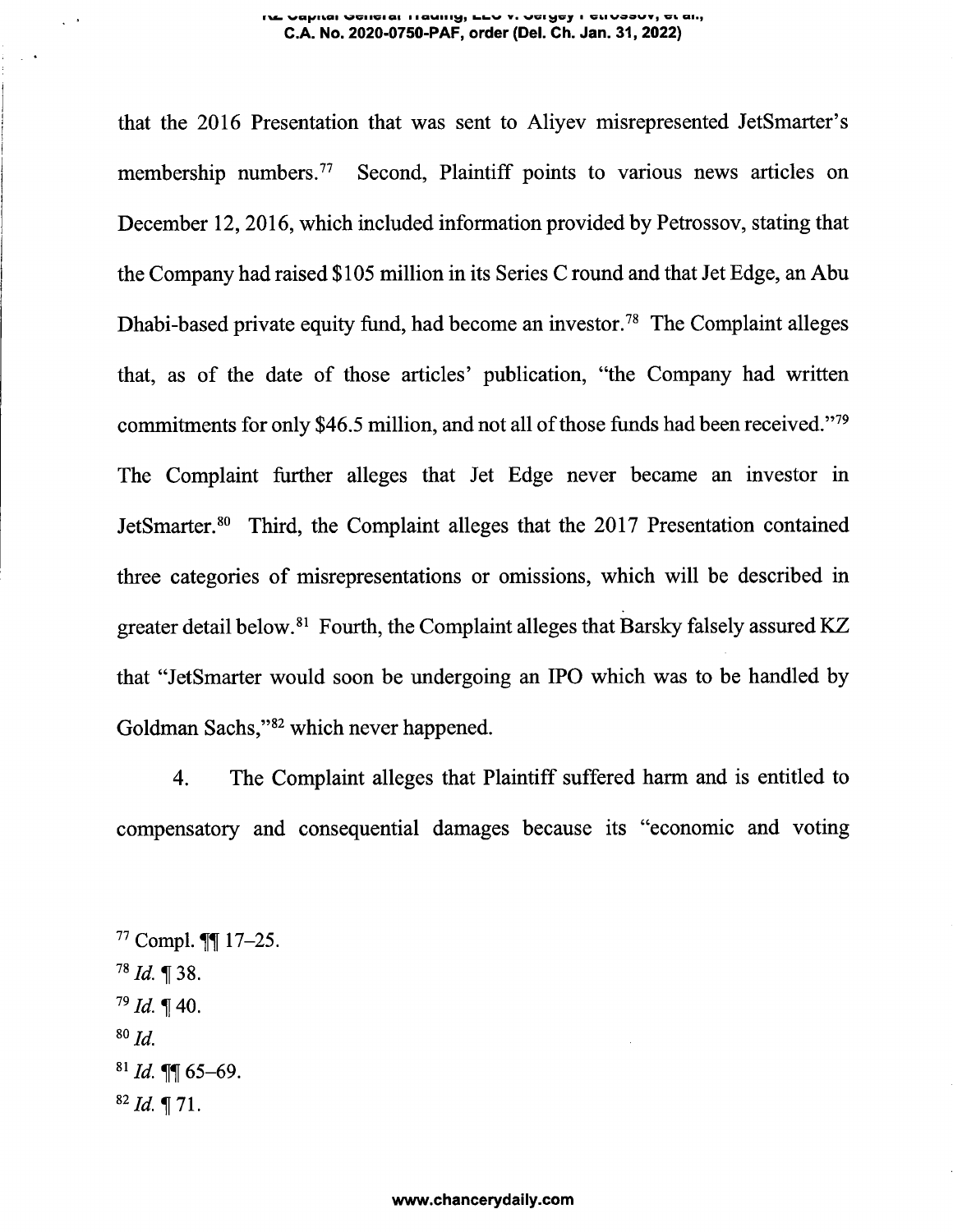#### **iml vafyuai wcaiGiai lauintj, huv v.wGigcy <sup>i</sup> on voovt, vi ai.j C.A. No. 2020-0750-PAF, order (Del. Ch. Jan. 31, 2022)**

interests" in the Company were diluted following the Clearlake Transaction.<sup>[83](#page-14-0)</sup> Plaintiff argues that Count II is a direct, and not a derivative, claim because the breaches of fiduciary duty involved disclosure violations, economic and voting dilution, and the "transfer of control from a diverse group of investors to one controlling stockholder *(i.e.,* Clearlake)."[84](#page-14-1) Plaintiffrecognizes that it lacks standing to assert any derivative claims.<sup>[85](#page-14-2)</sup>

5. To maintain a claim for breach of fiduciary duty, Plaintiff must first allege well-pleaded facts to support a reasonable inference that a fiduciary relationship existed between KZ and the Director Defendants at the time of the alleged breach. *Sanders v. Devine,* 1997 WL 599539, at \*5 (Del. Ch. Sept. 24,1997) ("In order to prevail on a breach of fiduciary duty claim, plaintiff . . . must first establish that at the time the [disclosure document] was issued he was a person to whom a fiduciary duty was owed."). Plaintiff cannot maintain any claims for breach offiduciary duty before any such duty was owed. *See Leung v. Schuler,* 2000 WL 264328, at \*6 (Del. Ch. Feb. 29, 2000) ("It is well established in Delaware that to successfully state a claim for breach of the fiduciary duty of disclosure, the plaintiff must have been owed a fiduciary duty at the time of the alleged breach."). Plaintiff

<span id="page-14-0"></span>83 *Id.* 197.

- <span id="page-14-1"></span><sup>84</sup> Pl.'s Ans. Br. 15; *see also* Compl. 97.
- <span id="page-14-2"></span>*<sup>85</sup> See* Pl.'s Ans. Br. 16; Hrg. 23:23-24:6.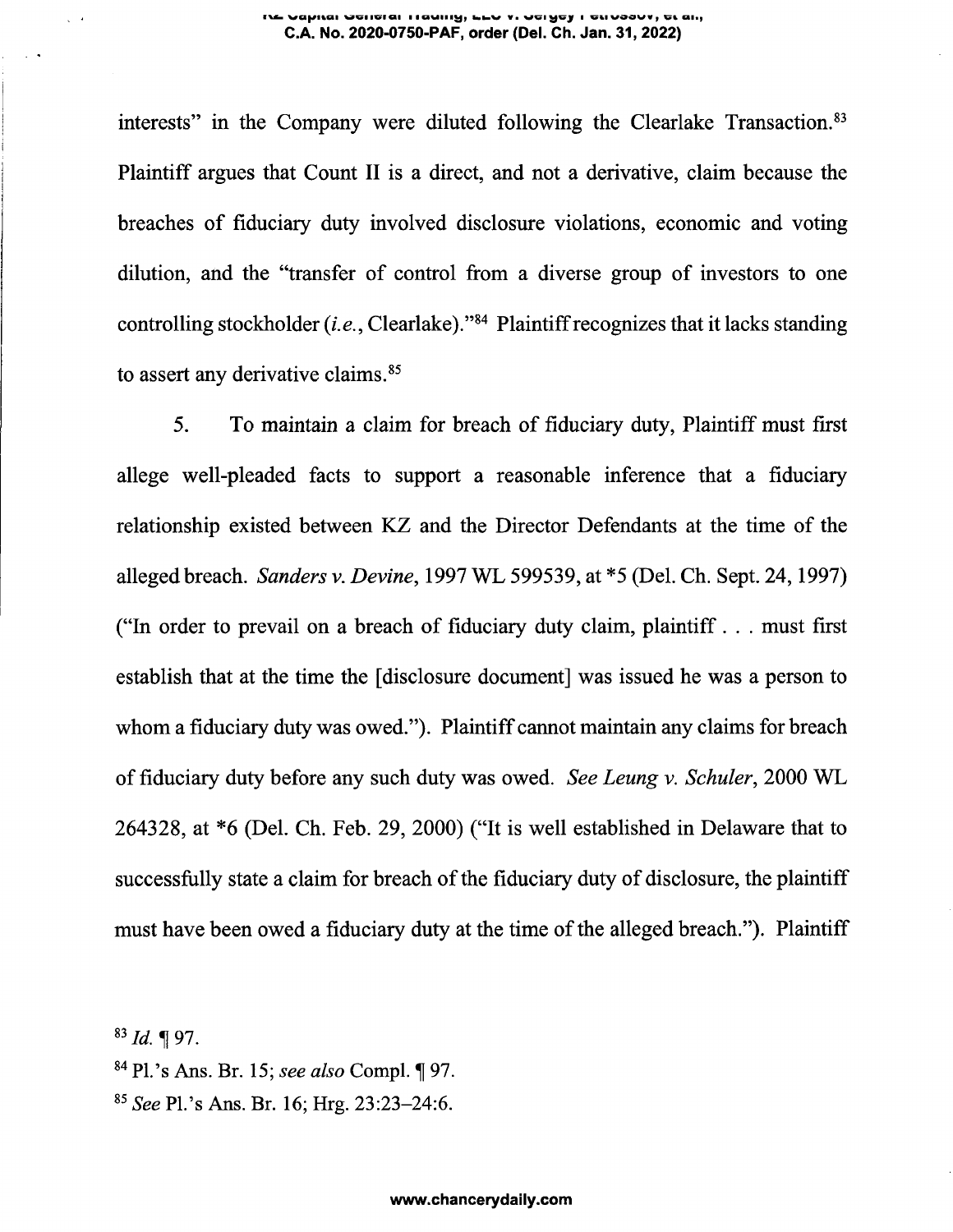#### **va^uai wii^icii naMiiiKj, \*• WGiycy <sup>i</sup> ciivoavv, ciaia) C.A. No. 2020-0750-PAF, order (Dei. Ch. Jan. 31, 2022)**

concedes that the Director Defendants did not owe KZ fiduciary duties at the time of Plaintiff's initial investment in December  $2016<sup>86</sup>$  $2016<sup>86</sup>$  $2016<sup>86</sup>$  Accordingly, Plaintiff fails to state a claim to the extent that its fiduciary duty claim relates to disclosures made to KZ in 2016 concerning the SPA and KZ's decision to invest in the Company.

6. Plaintiff contends that the Director Defendants owed KZ fiduciary duties at the time that it remitted the last \$3 million of its initial \$13 million investment under the SPA in July 2017. According to Plaintiff, the \$3 million was a separate investment that it was induced to make following the initial \$10 million investment. Plaintiff offers no legal support for this argument. Plaintiff had already committed \$15 million at the time that the SPA was executed in December 2016.<sup>[87](#page-15-1)</sup> The \$3 million payment was governed by the terms of the SPA, not a later agreement.<sup>[88](#page-15-2)</sup> I am not persuaded, based on the allegations of the Complaint and the lack of legal support for this argument, that disclosures made in connection with the SPA before KZ became a stockholder gives rise to a claim for breach of fiduciary duty merely because KZ chose to deliver the final payment after it became a stockholder. *See Sanders,* 1997 WL 599539, at \*5 ("[A]s a matter oflaw, there can

<span id="page-15-1"></span><span id="page-15-0"></span><sup>86</sup> Pl.'s Ans. Br. 2-3.

<span id="page-15-2"></span><sup>88</sup> *See* Compl. <sup>28</sup> ("KZ Capital initially funded \$10 million . . . . KZ Capital later delivered an additional \$3,000,000 on July 12, 2017, for a total \$13 million in Series C.").

<sup>87</sup> SPA § 1.2; *id.*, Schedule I. Defendants have not argued on this motion that any disclosure claims relating to Plaintiff's investment pursuant to the SPA are foreclosed under the terms of the SPA.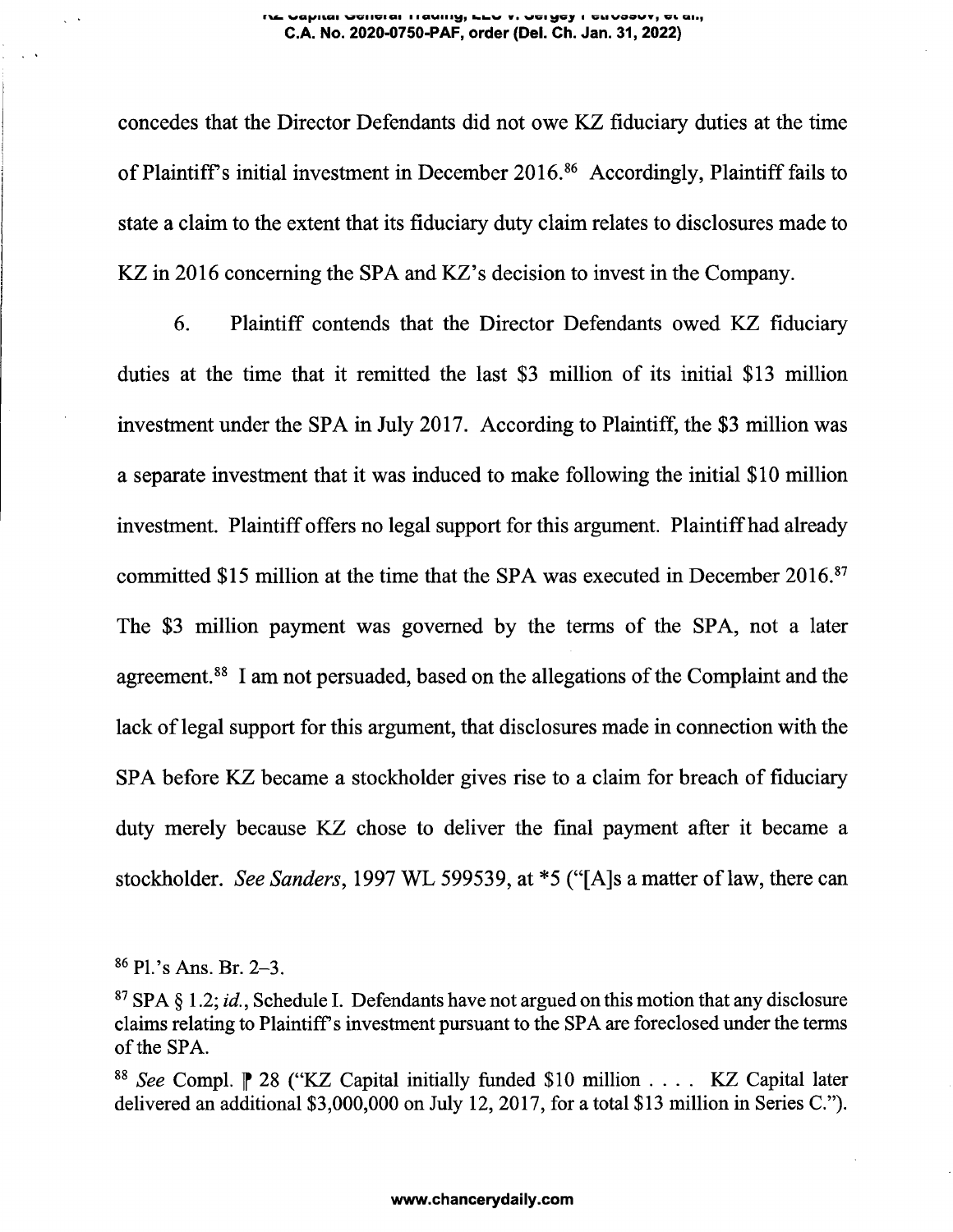#### **u. va^iiQi wgiigiqi <sup>i</sup> <sup>a</sup> availiy, ulv <sup>v</sup>.vgi^sj <sup>a</sup> sn vaouv, vi aii, C.A. No. 2020-0750-PAF, order (Del. Ch. Jan. 31, 2022)**

be no liability under any fiduciary duty theories for the disclosures made in connection with the offering."); *see also Perdana Cap. (Labuan) Inc. v. Chowdry,* 868 F. Supp. 2d 851, 860 (N.D. Cal. 2012) (applying Delaware law and stating: "To the extent the [complaint] suggests that [plaintiff] also made investments in reliance on [defendant's] clean track record, however, those contributions were required once [plaintiff] entered into the partnership agreement. [Plaintiff] altered its position when it entered into the agreement in the first instance, not by performing on the contract, as was required."). Therefore, the \$3 million portion of KZ's investment does not give rise to a claim for breach of the duty of disclosure.

7. Plaintiff also argues that the \$5 million worth of Series B preferred stock that it received in the Aircraft Transaction was an investment in the Company after KZ had become a stockholder and, thus, gives rise to a disclosure claim against the Director Defendants in their capacities as such.<sup>[89](#page-16-0)</sup> That argument is flawed. The parties to the Aircraft Transaction—JS Partners and an *affiliate* of KZ—were neither parties to the SPA nor parties to this action. Furthermore, the Complaint describes the Aircraft Transaction as being for the sale of an aircraft, not as a purchase of JetSmarter stock from the Company.[90](#page-16-1) The fact that parties to a private contract agreed to use JetSmarter stock as part of the consideration does not support a

<span id="page-16-1"></span><span id="page-16-0"></span><sup>89</sup> Pl.'s Ans. Br. 3; Hrg. 25:8-19.  $90$  See Compl. ¶ 44.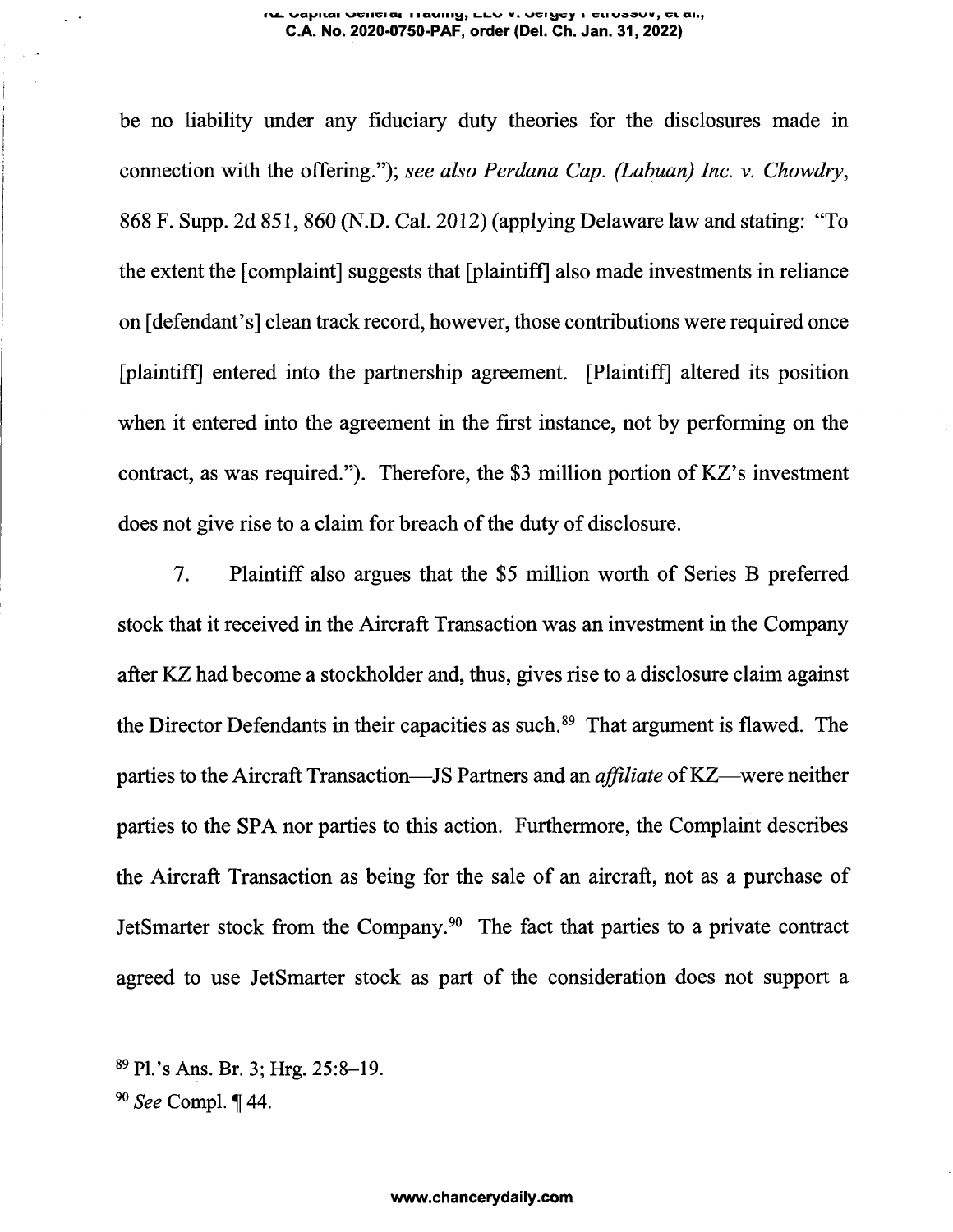#### **rv«- vafi/ikai wciiuiai <sup>i</sup> icimiiivj, <sup>v</sup>. vgi^cj <sup>i</sup> viivdQWj ci ah; C.A. No. 2020-0750-PAF, order (Del. Ch. Jan. 31, 2022)**

disclosure claim against JetSmarter's directors. KZ offers no legal authority to support this theory. Nor does Plaintiff allege that JetSmarter or any of its directors provided information to KZ or its affiliate in connection with that transaction. Therefore, the Complaint has failed to allege that the Aircraft Transaction gives rise to a fiduciary duty claim by or against any of the parties to this action.

8. What remains of the breach of fiduciary duty claim concerns the Clearlake Transaction—specifically, KZ's consent to that transaction and the amendment of the Certificate.<sup>91</sup> Defendants argue this claim is derivative and must be dismissed. In that regard, Plaintiff concedes that it no longer owns JetSmarter stock and, therefore, lacks standing to maintain any derivative claims.

9. In determining whether a claim is derivative or direct, a court must ask two questions: (1) who suffered the alleged harm (the corporation or the suing stockholders, individually); and (2) who would receive the benefit of any recovery or other remedy (the corporation or the stockholders, individually)?" *Tooley v. Donaldson, Lufkin & Jenrette, Inc.,* 845 A.2d 1031, 1033 (Del. 2004).

10. Plaintiff alleges that it suffered economic and voting power dilution in the Clearlake Transaction and, therefore, it is a dual-natured claim under *Gentile v. Rossette,* which can be asserted either directly or derivatively. 906 A.2d 91, 99-100

<sup>&</sup>lt;sup>91</sup> *Cf. id.*  $\P$  92 (alleging disclosure violations relating to either Plaintiff's initial investment or the Clearlake Transaction).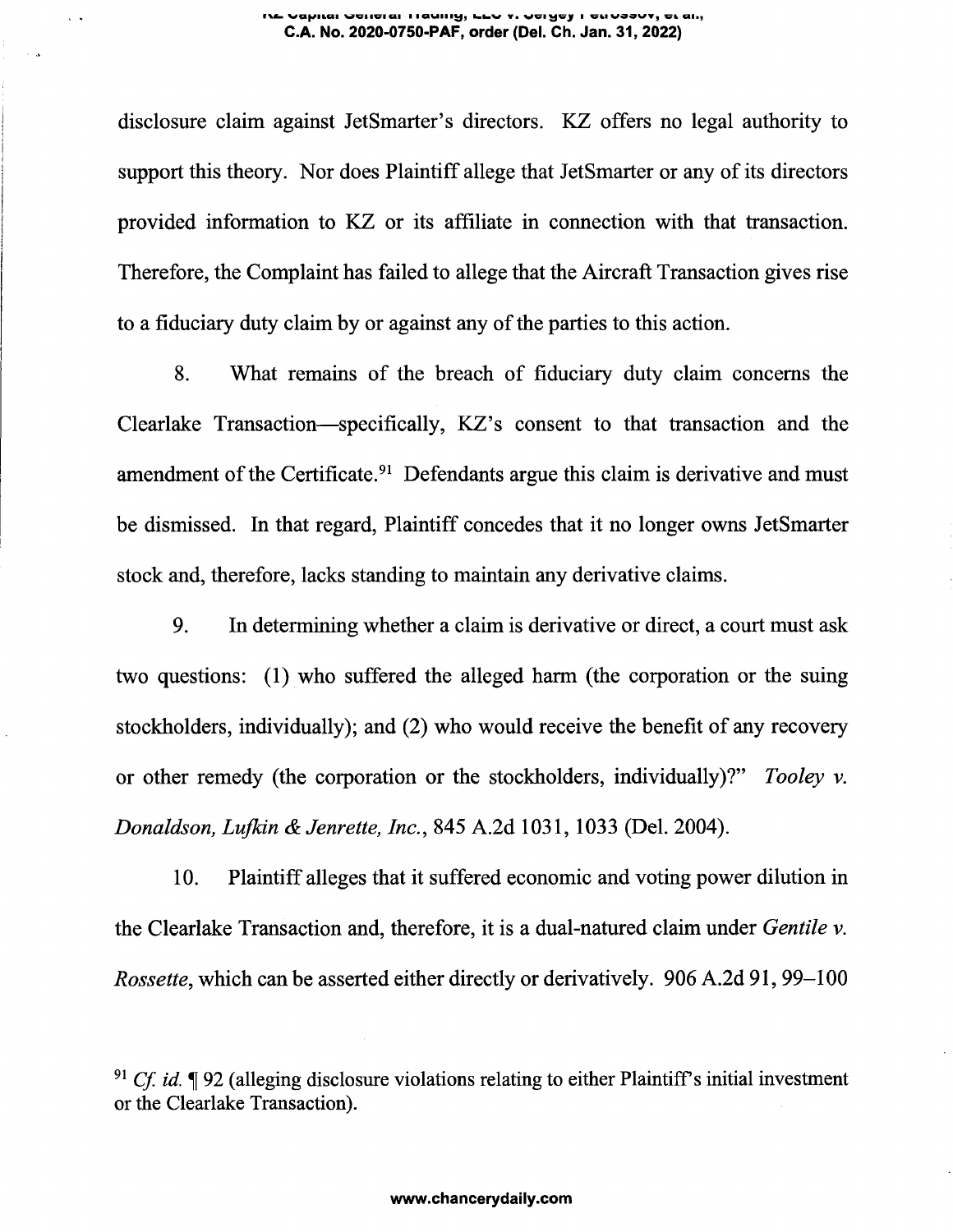#### **va^iicii wsiiciai <sup>i</sup> iqmiii^, «■ vci^cjr <sup>i</sup> suvo^v\*, qi., C.A. No. 2020-0750-PAF, order (Del. Ch. Jan. 31, 2022)**

(Del. 2006). Yet as the Delaware Supreme Court recently made clear after KZ filed its answering brief, claims alleging equity dilution or overpayment, "absent more, are exclusively derivative." *BrookfieldAssetMgmt., Inc. v. Rosson,* 261 A.3d 1251, 1267 (Del. 2021). Those claims may become direct, however, when a plaintiff also alleges that the transaction resulted in a change of control from a "diversified group of public equity holders to a controlling interest," *i.e.*, a *Revlon* claim. *Id.* at 1266.<sup>[92](#page-18-0)</sup>

11. Recognizing the derivative nature of its claim, Plaintiff contends that the Complaint alleges a direct claim under *Revlon.* According to Plaintiff, the Clearlake Transaction resulted in Clearlake being "effectively sold exclusive control" over the Company,  $93$  in addition to the existing stockholders having been diluted.

12. *Revlon* duties can be triggered in three ways:

(1) when a corporation initiates an active bidding process seeking to sell itself or to effect a business reorganization involving a clear breakup of the company; (2) where, in response to a bidder's offer, a target abandons its long-term strategy and seeks an alternative transaction involving the break-up of the company; or (3) when approval of a transaction results in a sale or change of control.

<span id="page-18-0"></span>*Arnold v. Soc'yfor Sav. Bancorp, Inc.,* 650 A.2d 1270, 1290 (Del. 1994) (internal quotations and citations omitted). *"Revlon* does not apply where the plaintiffs cannot

<span id="page-18-1"></span>*<sup>92</sup> See Revlon, Inc. v. MacAndrews & Forbes Hldgs., Inc.,* 506 A.2d 173, 182 (Del. 1986).  $93$  Compl.  $\P$  75.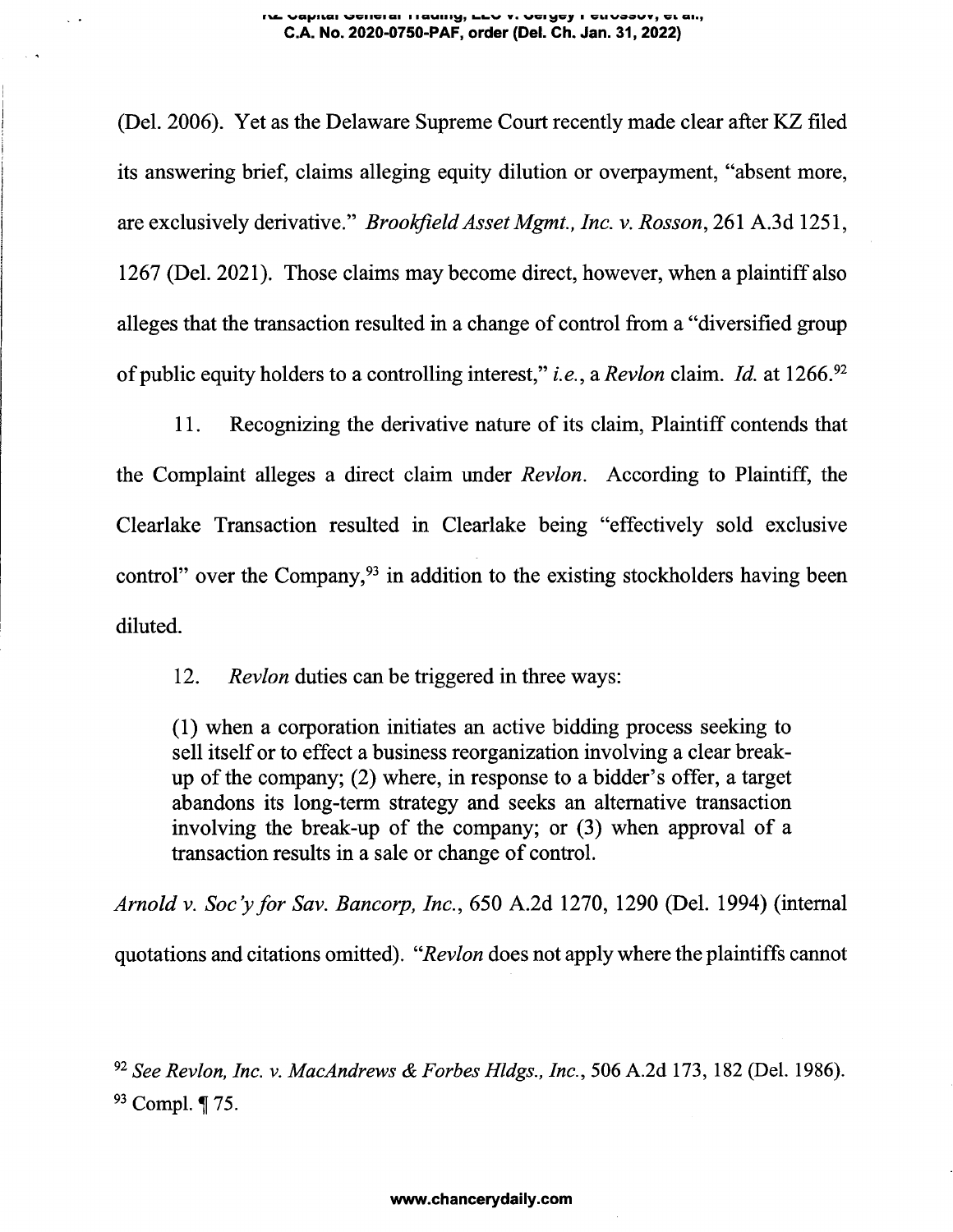#### **wafyitiCii WGiisiai lauiiivj, v. wgikjcj <sup>i</sup> cmwoovv, an, C.A. No. 2020-0750-PAF, order (Del. Ch. Jan. 31, 2022)**

allege that a sale or change of control has taken place or necessarily will take place such that the public shareholders of a corporation have been or will be deprived of a control premium." *In re Paxson Commc'<sup>n</sup> Corp. S'holders Litig.,* at \*7 (Del. Ch. July 12, 2001).

13. The Complaint is extremely thin on facts to support a claim that the Clearlake Transaction was a sale of control giving rise to a direct claim under *Revlon*. There is no allegation as to the percentage ownership of the Company that Clearlake acquired following the transaction. The Complaint alleges that "Clearlake was effectively sold exclusive control over JetSmarter without paying a control premium."<sup>[94](#page-19-0)</sup> Plaintiff also alleges that prior to the consummation of the Clearlake Transaction, "the voting control of JetSmarter was held among a diversified group of investors, including KZ."[95](#page-19-1) In their briefing, Defendants did not contest Plaintiff's assertion that the Clearlake Transaction gave control to Clearlake. At oral argument, in response to a question from the court, Defendants' counsel acknowledged that it

<span id="page-19-0"></span>*<sup>94</sup> Id.*

<span id="page-19-1"></span>*<sup>95</sup> Id.* 74. The Complaint also points to rights that Clearlake appears to have obtained pursuant to the terms of the amended Certificate for its C-1 preferred stock, such as veto rights over certain transactions. The amended Certificate is not in the record. Nevertheless, the rights alleged in the Complaint, of themselves, do not establish that Clearlake obtained control of the Company. To establish control, the complaint must sufficiently allege that: "(1) the alleged controller owns more than 50% of the voting power of a corporation or  $(2)$ owns less than 50% of the voting power of the corporation but exercises control over the business affairs ofthe corporation." *In re Vaxart, Inc. S'holder Litig.,* 2021 WL 5858696, at \*15 (Del. Ch. Nov. 30, 2021) (internal quotations omitted).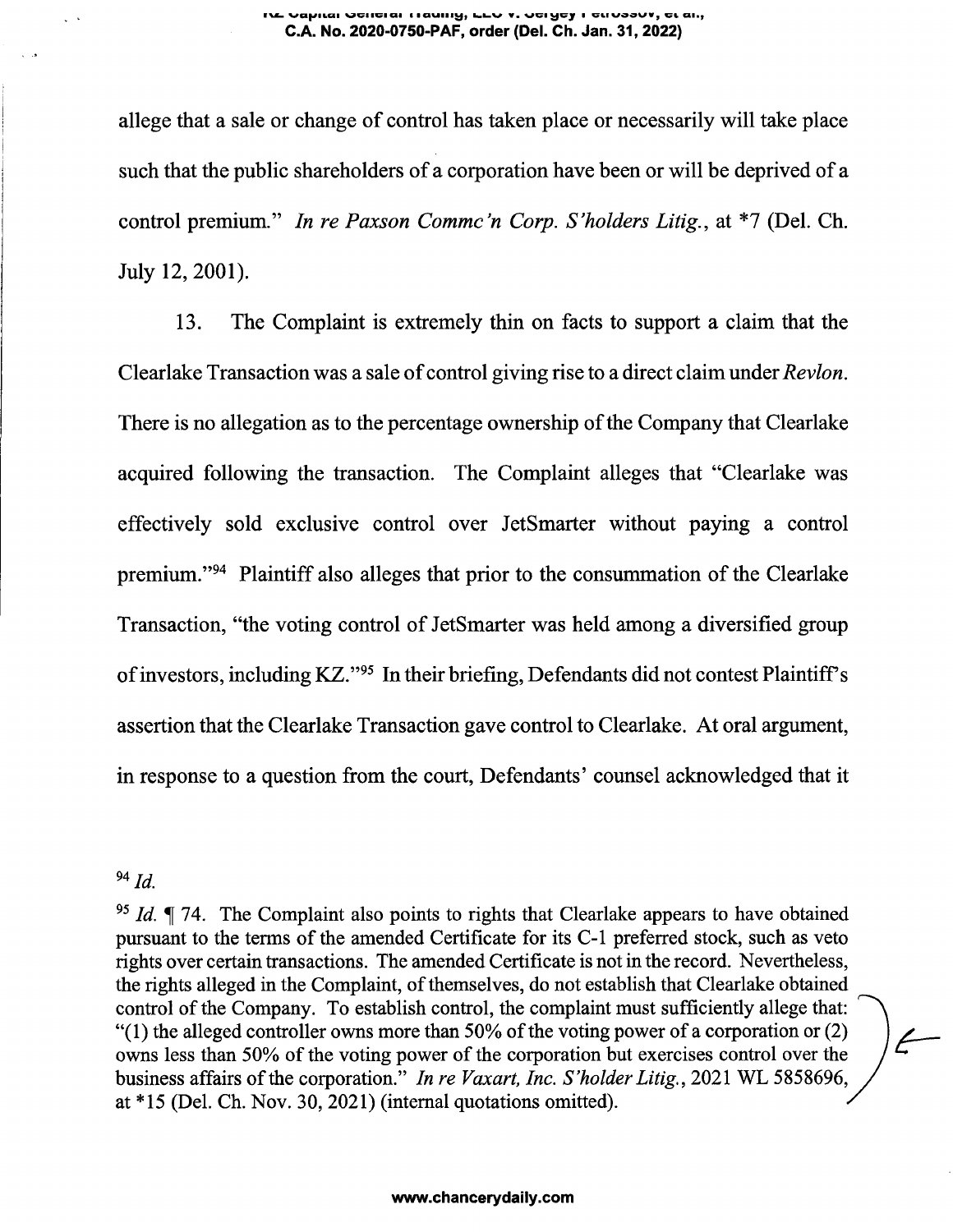was her understanding that upon converting its debt from the Clearlake Transaction, Clearlake "did have a controlling interest in the company."<sup>96</sup>

14. Given the plaintiff-friendly pleading standard under *CentralMortgage,* I conclude, albeit with great hesitancy, that it is reasonably conceivable that the Complaint alleges the Clearlake Transaction is subject to enhanced scrutiny under *Revlon.* In this context, the directors must establish both the reasonableness of their decision-making process and the reasonableness of their action in light of the existing circumstances. *Paramount Commc'ns Inc. v. QVCNetwork Inc.,* 637 A.2d 34, 45 (Del. 1994); *Firefighters ' Pension Sys. ofCity ofKansas City, Missouri Tr. v. Presidio, Inc.,* 251 A.3d 212, 249-50 (Del. Ch. 2021).

15. At oral argument, Defendants' counsel contended that Plaintiff could not establish the merits of its claim under *Revlon.* The court is sympathetic to Defendants' position, particularly given the paucity of facts in the Complaint on this theory and that Defendants' apparent concession that the Clearlake Transaction resulted in a transfer of control arose only in response to a question from the court at oral argument. On the other hand, *Brookfield* was decided after Plaintifffiled its amended Complaint. In addition, Defendants' briefing did not focus on the merits

<sup>96</sup> Hrg. 13:24–14:1.

 $\sim$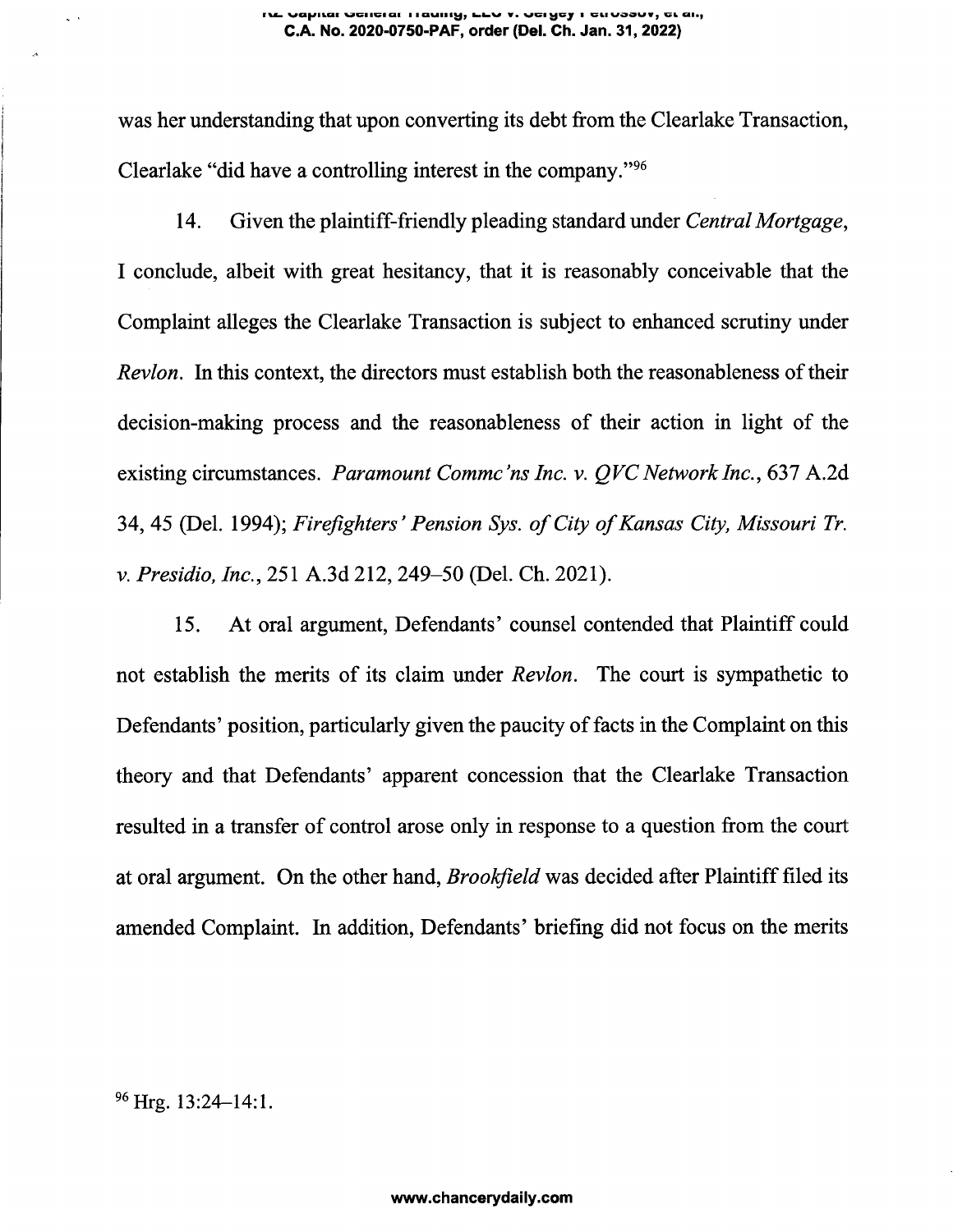#### **rvc- wunviai <sup>i</sup> lauiiikj, v. gmvoowvj w ai., C.A. No. 2020-0750-PAF, order (Del. Ch. Jan. 31, 2022)**

 $\mathbb{R}^{\mathbb{Z}}$ 

of a *Revlon* claim.<sup>[97](#page-21-0)</sup> Given that the pending motion is not case dispositive, I deny the motion to dismiss Count II as to KZ's *Revlon* theory, although I find it to be particularly weak. Any disclosure claims pertaining to the Clearlake Transaction will be considered as part of that claim. *See I.A.T.S.E. Local No. One Pension Fund v. Gen. Elec. Co.,* 2016 WL 7100493, at \*6 (Del. Ch. Dec. 6, 2016) (granting in part and denying in part a motion dismiss and stating that disclosure allegations would be considered as part of entire fairness review of the fiduciary duty claims).<sup>[98](#page-21-1)</sup>

16. **Contractual Fiduciary Duty Claim.** Count III recasts Plaintiffs common law fiduciary duty claims against Ridge and Navarre as breaches of contractually imposed fiduciary duties. For this theory, Plaintiff relies on letter agreements that Ridge and Navarre signed in connection with their appointments to the JetSmarter Board (the "Letter Agreements"). These Letter Agreements generally included terms governing tenure, compensation and benefits, indemnification, and

<span id="page-21-0"></span><sup>&</sup>lt;sup>97</sup> Defendants' reply brief seeks to discredit the claim, arguing that the mere retention of an investment banker and the failure to pursue business combinations do not state a claim under *Revlon.* Defs.' Reply Br. 13–14. But that is not the nature of Plaintiff's claim.

<span id="page-21-1"></span><sup>&</sup>lt;sup>98</sup> Plaintiff's general allegations that Ridge and Navarre did not do their jobs or failed to act with appropriate diligence, *see, e.g.,* Compl. 93 (alleging Ridge and Navarre "lacked due care or good faith in making business decisions"), are classic derivative claims that must be dismissed for Plaintiffs lack of standing. *See generally* Donald J. Wolfe, Jr. & Michael A. Pittenger, *Corporate and Commercial Practice in the Delaware Court of Chancery* § 11.02, at 11-8 (2d ed. 2020) ("[G]eneral allegations of mismanagement that result in depression of the stockholders' pro rata investment in the corporation, or so-called 'equity dilution,' have been construed as constituting a direct injury to the corporation rather than to the shareholders in their individual capacity, and thus may properly be asserted only by or on behalf of the corporation.").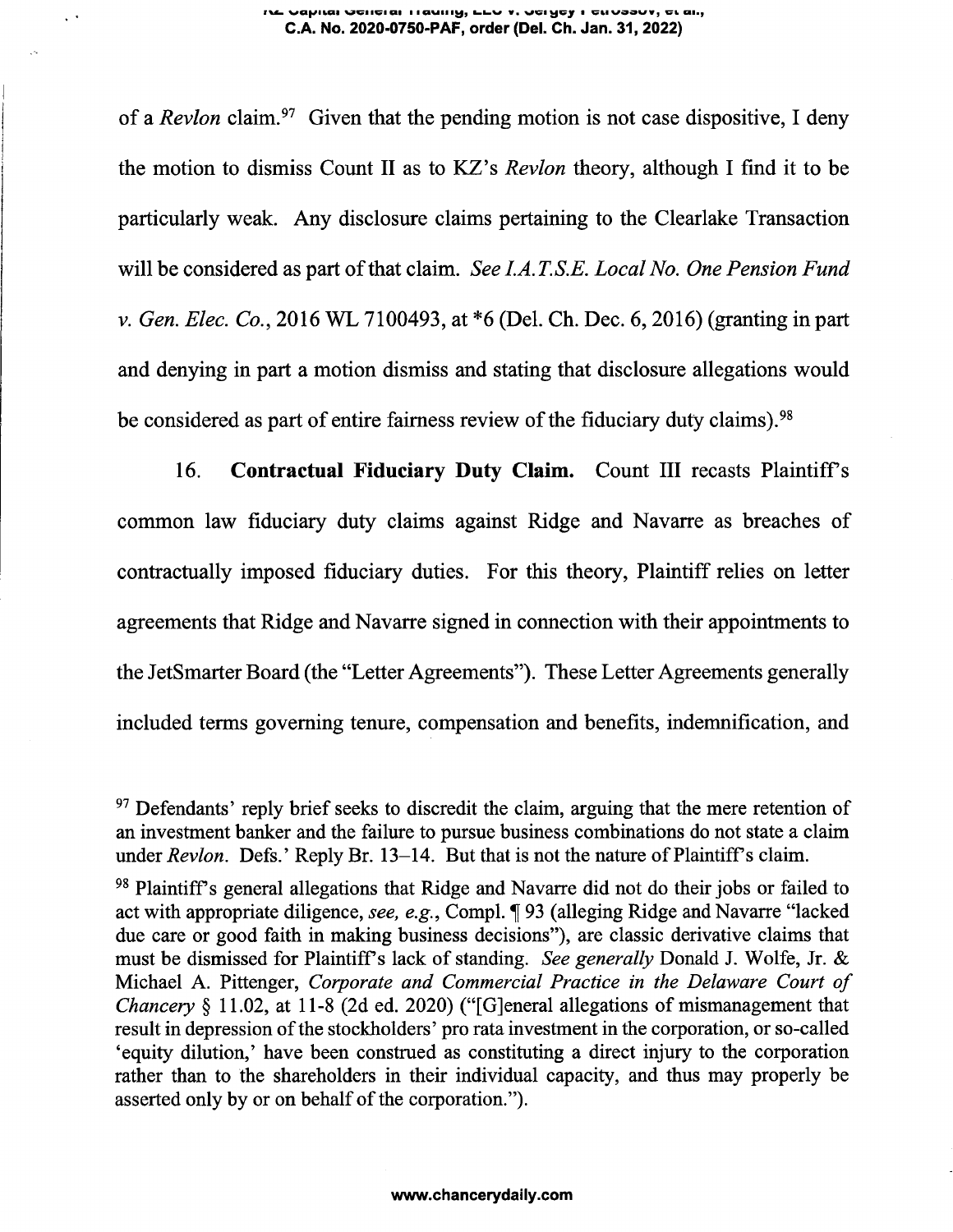time to be devoted to board duties. Plaintiff points to language in the Letter Agreements that reads:

Fiduciary Duties; No Conflicts. As a member of the Board, you will have fiduciary duties to the Company and its stockholders.... $^{99}$ 

KZ was not a party to the Letter Agreements. Rather, Petrossov countersigned those agreements as JetSmarter's CEO.<sup>100</sup> Nevertheless, according to Plaintiff, the Letter Agreements "create contractual rights for the benefit of shareholders," and therefore, Plaintiff "is entitled to enforce those rights through a direct claim."<sup>101</sup>

17. Count III is a transparent attempt to evade Rule 23.1 and the requirement of derivative standing by citing a contract—to which Plaintiff is not a party—that does nothing more than acknowledge Ridge and Navarre's common law fiduciary duties as directors of a Delaware corporation. "Delaware fiduciary duties are based in common law and have been carefully crafted to define the responsibilities of directors and managers, as fiduciaries, to the corporation." *In re Citigroup Inc. S'holder Deriv. Litig.,* <sup>964</sup> A.2d 106, <sup>114</sup> n.6 (Del. Ch. 2009). Although fiduciary duties may arise from contract, such as in the alternative entity

<sup>&</sup>lt;sup>99</sup> Dkt. 31, Ex. 7 § 6 (Ridge's Letter Agreement); *see also* Dkt. 32, Ex. 8 § 6 (Navarre's Letter Agreement).

<sup>100</sup> Dkt. 31, Ex. 7 at 6; Dkt. 32, Ex. 8 at 6.

<sup>&</sup>lt;sup>101</sup> Pl.'s Ans. Br. 21; *see* Hrg. 37:19–21 (Plaintiff's counsel: "the general law on fiduciary duties was incorporated into the contract, and it became a contractual obligation of the defendants").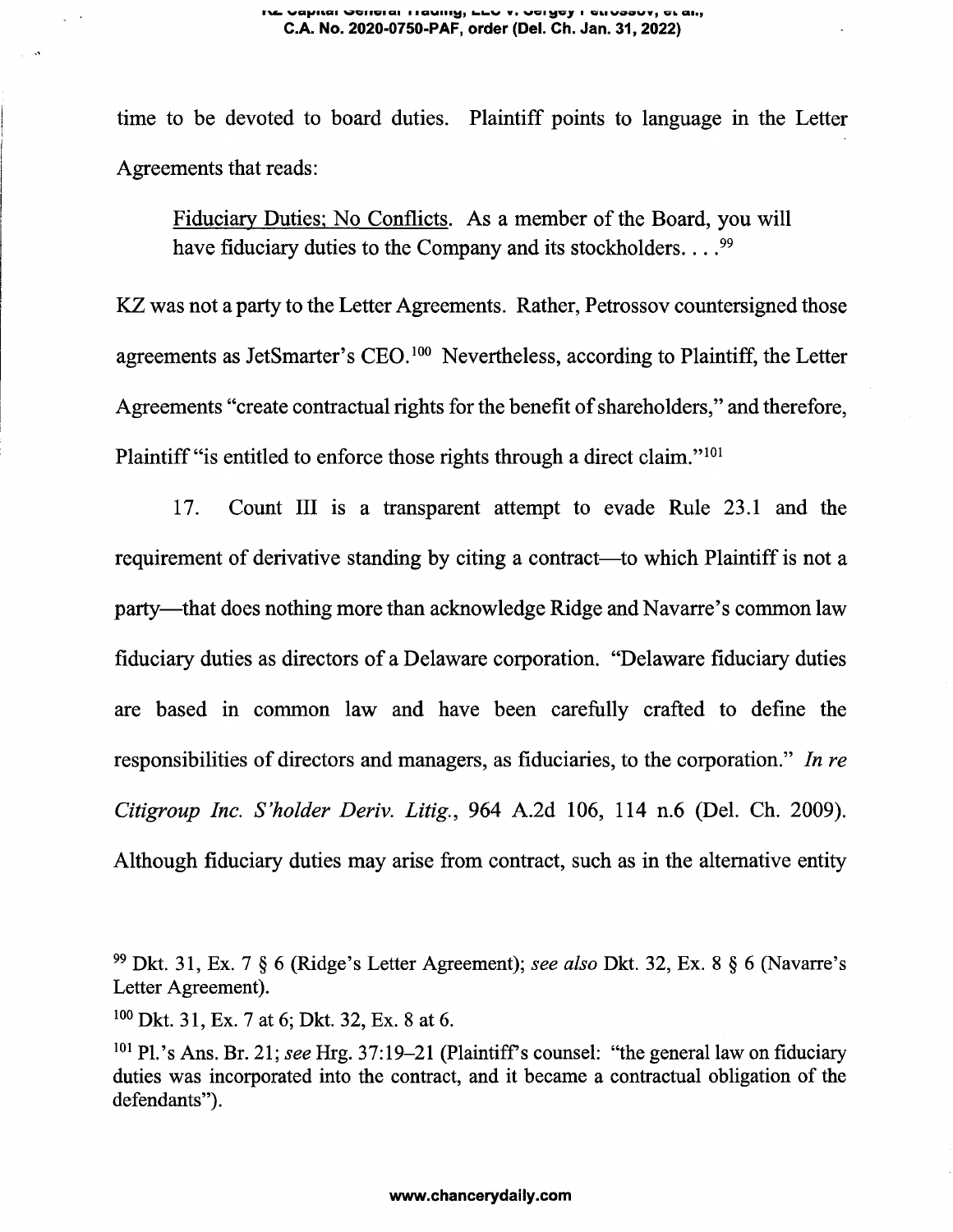#### **rvc- vaf/nai wgiigiqi <sup>i</sup> icavam^, v. <sup>i</sup> giivgowv, gl an, C.A. No. 2020-0750-PAF, order (Del. Ch. Jan. 31, 2022)**

context, that is not what is alleged here. *See Wenske* v. *Blue Bell Creameries, Inc.,* 2018 WL 3337531, at \*14 (Del. Ch. July 6, 2018) ("A 'contractual fiduciary duty' is a fiduciary duty (1) the scope of which is established by contract; *or* (2) compliance with which is measured by a contractual standard."); *Allen v. El Paso Pipeline GP Co., L.L.C,* 2014 WL 2819005, at \*19 (Del. Ch. June 20, 2014) ("Because the alternative entity statutes permit the entity's governing agreement to modify, alter, or expand fiduciary duties, there are situations involving alternative entities where a party could owe fiduciary duties, the scope of the fiduciary duty would be established by contract, and a third party could aid and abet a breach of the contractually measured fiduciary duty."); *see generally* 3 Bradley W. Voss, *Voss on Delaware Contract Law* § 12.10 (2021) (discussing contractual fiduciary duties and cases).

18. JetSmarter is not a limited partnership or limited liability company. Plaintiff offers no authority for the broad proposition that a director of a Delaware corporation's mere signing of a contract which acknowledges no more than her common law fiduciary duties is subject to a separate contract-based fiduciary duty claim, and that all fiduciary duty claims, either direct or derivative, can now be asserted by stockholders that are not parties to the contract.<sup>102</sup> Indeed, such a theory

 $102$  To be sure, the Letter Agreements do not purport to describe the scope of any fiduciary duties acknowledged therein.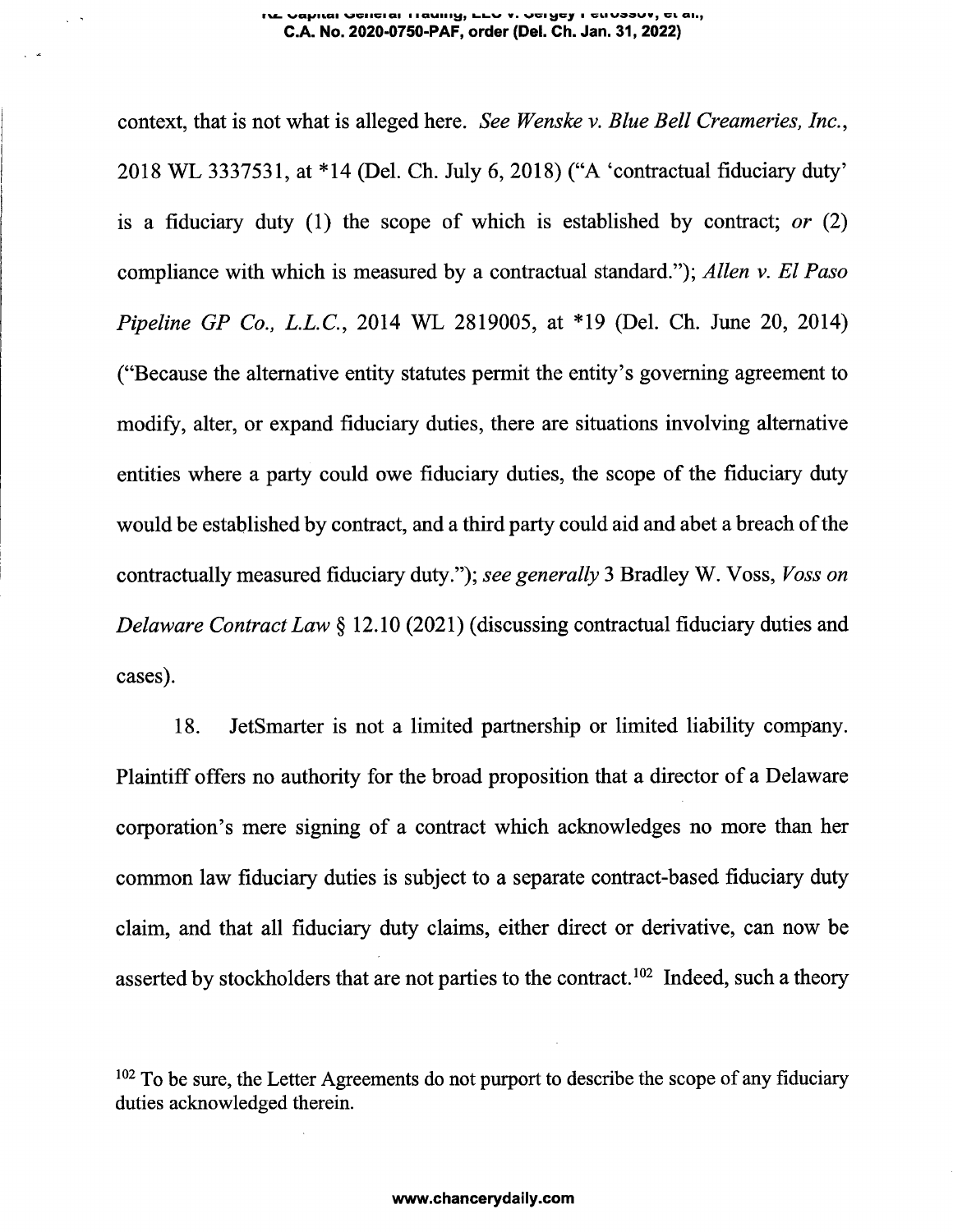## **WQ|>JILGil WGIIGiai I ICIMIIIKjj kkW Va W'Gal GIIVQOW\*) VW Ql.y C.A. No. 2020-0750-PAF, order (Del. Ch. Jan. 31, 2022)**

would run counter to Delaware case law holding that fiduciary duty claims grounded in contract are superfluous and subject to dismissal. *See Nemec v. Shrader,* 991 A.2d 1120, 1129 (Del. 2010) ("It is a well-settled principle that where a dispute arises from obligations that are expressly addressed by contract, that dispute will be treated as a breach of contract claim. In that specific context, any fiduciary claims arising out of the same facts that underlie the contract obligations would be foreclosed as superfluous.").

19. Plaintiff argues that *NAF Holdings, LLC v. Li & Fung (Trading) Ltd.,* 118 A.3d 175 (Del. 2015), lends support to its position. In that case, the Delaware Supreme Court, answering a certified question by the U.S. Court of Appeals for the Second Circuit, held that a "suit by a party to a *commercial* contract to enforce its own contractual rights is not a derivative action under Delaware law." *Id.* at 182 (emphasis added).<sup>103</sup>

 $103$  The full text of that questions reads:

Where the plaintiff has secured a contractual commitment of its contracting counterparty, the defendant, to render a benefit to a third party, and the counterparty breaches that commitment, may the promisee-plaintiff bring a direct suit against the promisor for damages suffered by the plaintiffresulting from the promisor's breach, notwithstanding that (i) the third-party beneficiary of the contract is a corporation in which the plaintiff-promisee owns stock; and (ii) the plaintiff-promisee's loss derives indirectly from the loss suffered by the third-party beneficiary corporation; or must the court grant the motion of the promisor-defendant to dismiss the suit on the theory that the plaintiff may enforce the contract only through a derivative action brought in the name of the third-party beneficiary corporation?

*NAFHldgs.,* 118 A.3d at 176.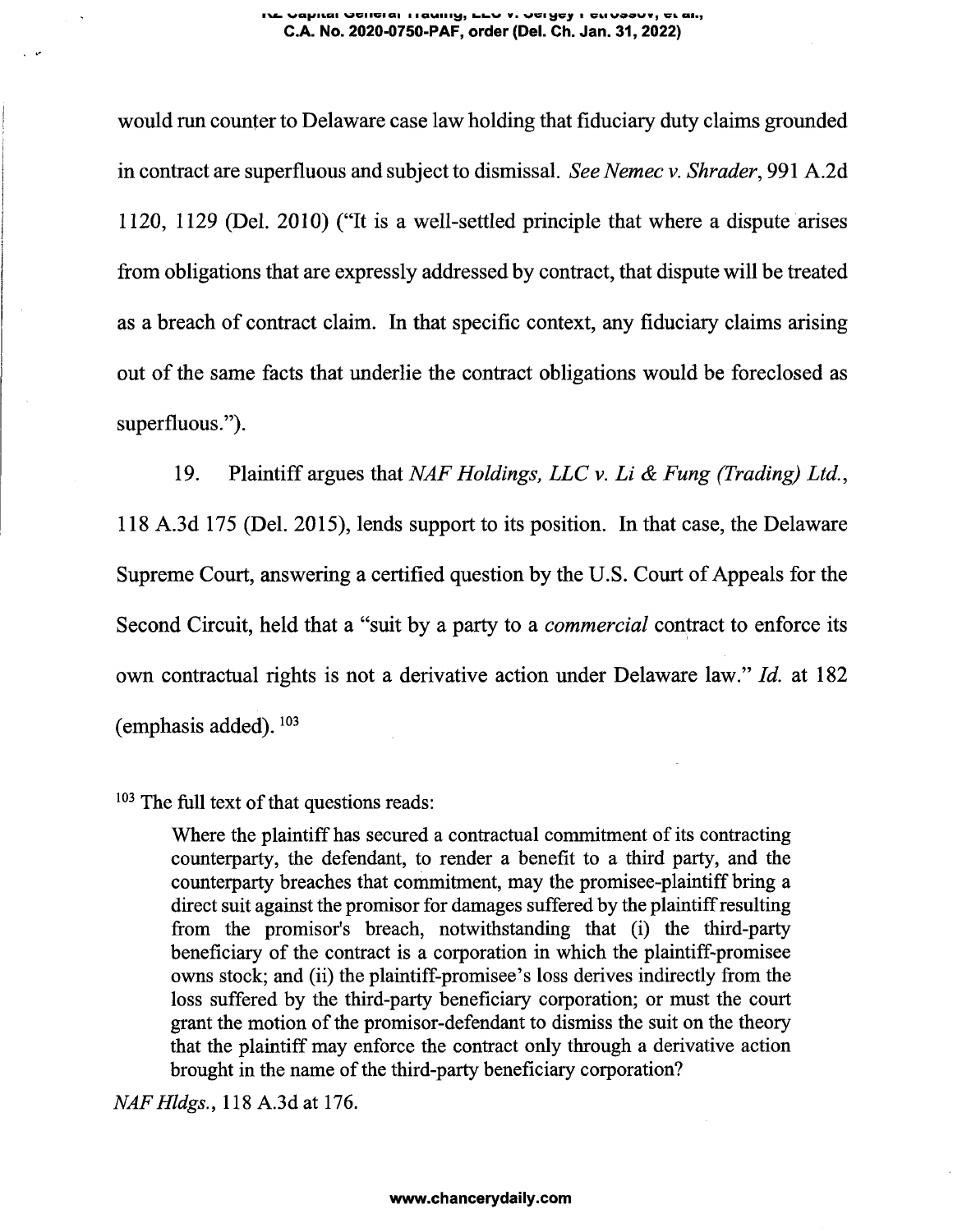#### **iu. vq^iiqi wciiviai iiauui^j <sup>i</sup> viiV99W<sup>9</sup> wb ai.j C.A. No. 2020-0750-PAF, order (Del. Ch. Jan. 31, 2022)**

20. Without any analysis of*NAF,* Plaintiff asserts that the opinion allows KZ to assert the entirety of its common law fiduciary duty claims directly because of the existence of the Letter Agreements, which according to Plaintiff, give it, as a stockholder, rights as a third-party beneficiary.<sup>[104](#page-25-0)</sup> Here, however, the Complaint does not allege facts analogous to the situation in *NAF.* KZ was not a party to the Letter Agreements, unlike the plaintiff in *NAF.* Rather, Petrossov countersigned those agreements as JetSmarter's CEO.<sup>[105](#page-25-1)</sup> Furthermore, *NAF* does not transform the derivative portions of Plaintiffs claim for breach of fiduciary duty into a direct claim. As the Delaware Supreme Court later clarified in *El Paso Pipeline GP Co., L.L.C, v. Brinckerhoff,* 152 A.3d 1248 (Del. 2016), *NAF* "does not support the proposition that *any* claim sounding in contract is direct by default, irrespective of *Tooley.'1'' Id.* at <sup>1259</sup> (emphasis in original); *see Citigroup Inc. v. AHWInv. P'ship,* 140 A.3d 1125, 1139 (Del. 2016) (noting that "a *Tooley* analysis was not needed to determine whether the *commercial* contract claim in *NAF Holdings* was direct or derivative" (emphasis added)). In *El Paso,* the court held that the *Tooley* analysis applied to dual-natured claims premised on breach of the limited partnership agreement, and determined the claims were derivative. Plaintiff does not address *El Paso*, and its theory is contrary to Delaware law. Plaintiff does not otherwise argue

<span id="page-25-0"></span> $104$  Pl.'s Ans. Br. 21; Compl¶ 102.

<span id="page-25-1"></span><sup>105</sup> Dkt. 31, Ex. 7 at 6; Dkt. 32, Ex. 8 at 6.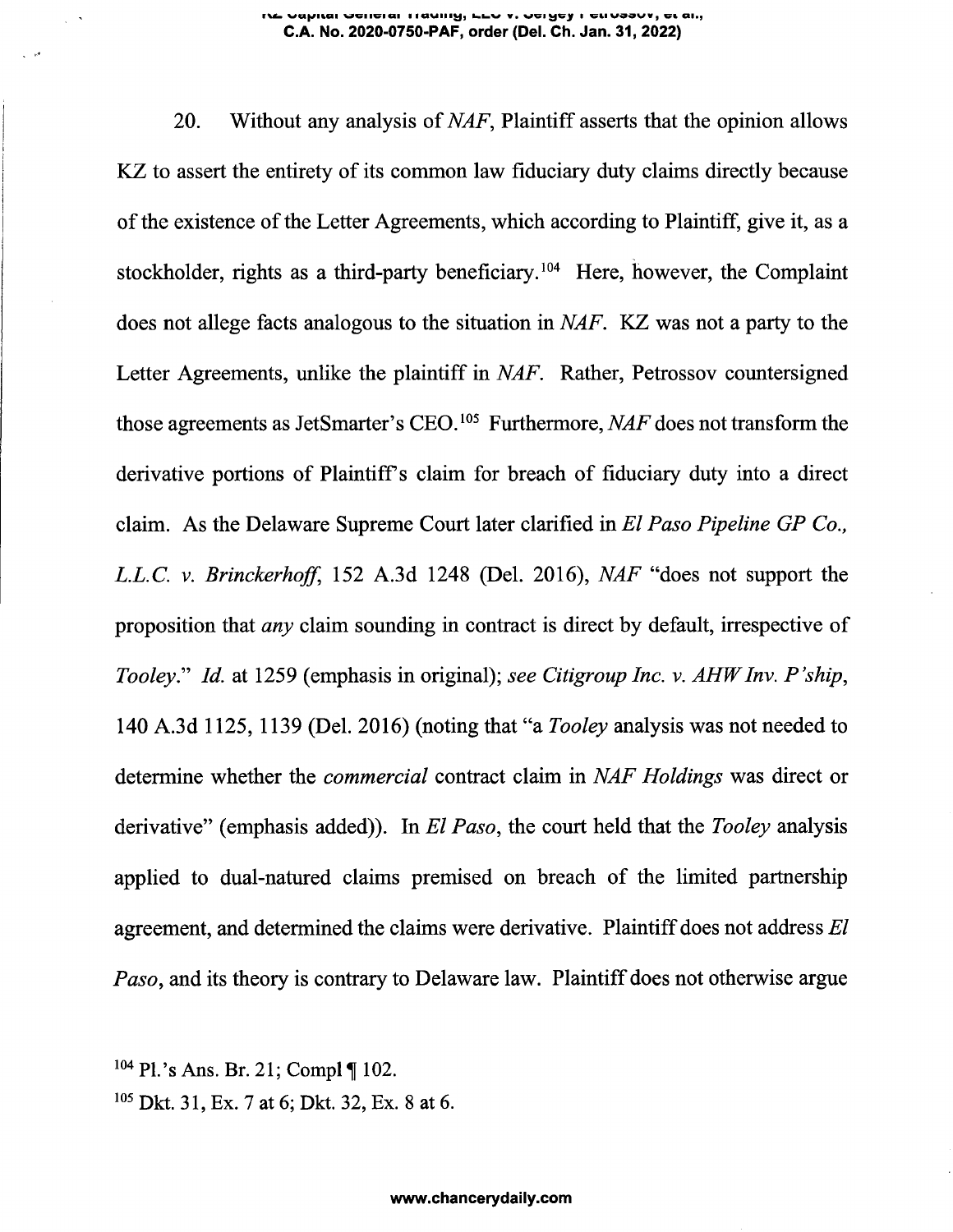$\ddot{\phantom{0}}$ 

that the damages resulting from the alleged breach were unique to KZ. Thus, Plaintiff cannot assert a direct claim under its aberrant theory of contractual breach of fiduciary duty.<sup>106</sup>

Therefore, Count III is dismissed for failure to state a claim.

21. **Negligent Misrepresentation.** In Count IV, brought solely against the Company and Petrossov, Plaintiff repackages its disclosure claims from Count II under a negligent misrepresentation theory.

22. "A claim for negligent misrepresentation is often referred to interchangeably as equitable fraud." *Fortis Advisors LLC v. Dialog Semiconductor PLC,* 2015 WL 401371, at \*9 (Del. Ch. Jan. 30,2015). Negligent misrepresentation, or equitable fraud, requires the same elements as a claim for common law fraud, except that the complaint need not allege that the misrepresentation or omission was made knowingly or recklessly. *Id.* "A claim for negligent misrepresentation requires: (1) a particular duty to provide accurate information, based on the plaintiffs pecuniary interest in that information; (2) the supplying of false information; (3) failure to exercise reasonable care in obtaining or communicating information; and (4) a pecuniary loss caused by justifiable reliance on the false

 $106$  This Order does not attempt to address other flaws in Plaintiff's theory, which the parties did not brief.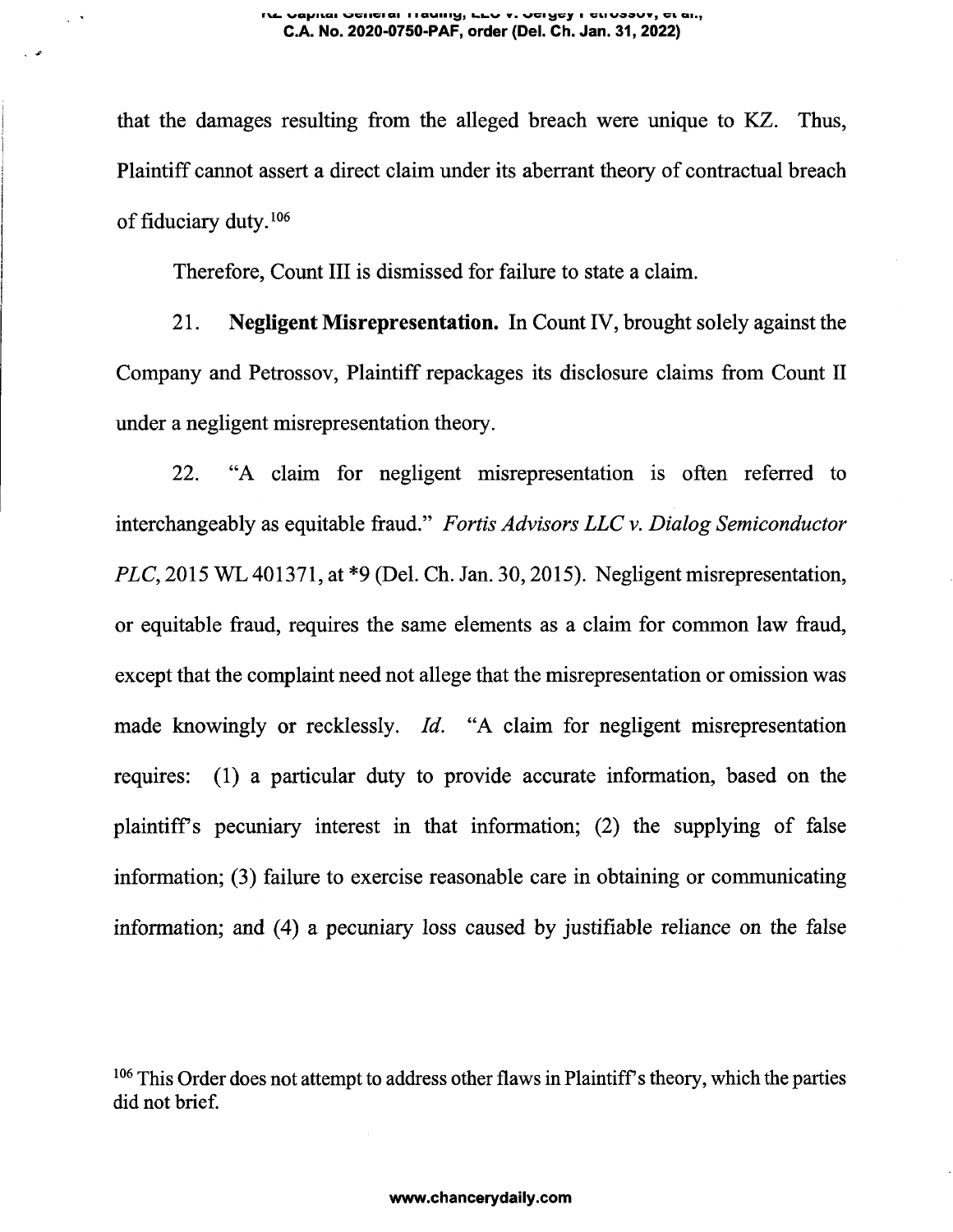$\sqrt{a}$ 

information." *Metro. Life Ins. Co. v. Tremont Grp. Hldgs., Inc.,* 2012 WL 6632681, at \*17 (Del. Ch. Dec. 20, 2012).

23. The threshold issue for a claim of negligent misrepresentation is whether the defendant owed the plaintiff a duty to provide accurate information. Accordingly, the plaintiff must allege that there is either  $(1)$  "a special relationship between the parties over which equity takes jurisdiction (like a fiduciary relationship)" or (2) "justification for a remedy that only equity can afford." *Envo, Inc. v. Walters,* 2009 WL 5173807, at \*6 (Del. Ch. Dec. 30, 2009), *aff'd,* 2013 WL 1283533 (Del. Mar. 28, 2013). Plaintiff seeks only money damages. Thus, it must allege a special relationship to maintain this claim.

24. The Complaint is devoid of any facts suggesting that Plaintiff had a special relationship, fiduciary or otherwise, with the Company or Petrossov prior to the execution of the SPA in December 2016. The parties to the SPA were "[sjophisticated contractual parties who bargainfed] at arm's length." *LVI Grp. Invs., LLCv. NCMGrp. Hldgs., LLC,* 2018 WL 1559936, at \*18 (Del. Ch. Mar. 28, 2018) (internal quotations omitted). Such parties are generally not afforded the "kind of equitable protection that the negligent misrepresentation . . . doctrine envisions." *Id.* (internal quotations omitted). Plaintiff's allegation that Aliyev and Barsky had "met and developed a deep friendship" while Barsky was soliciting KZ's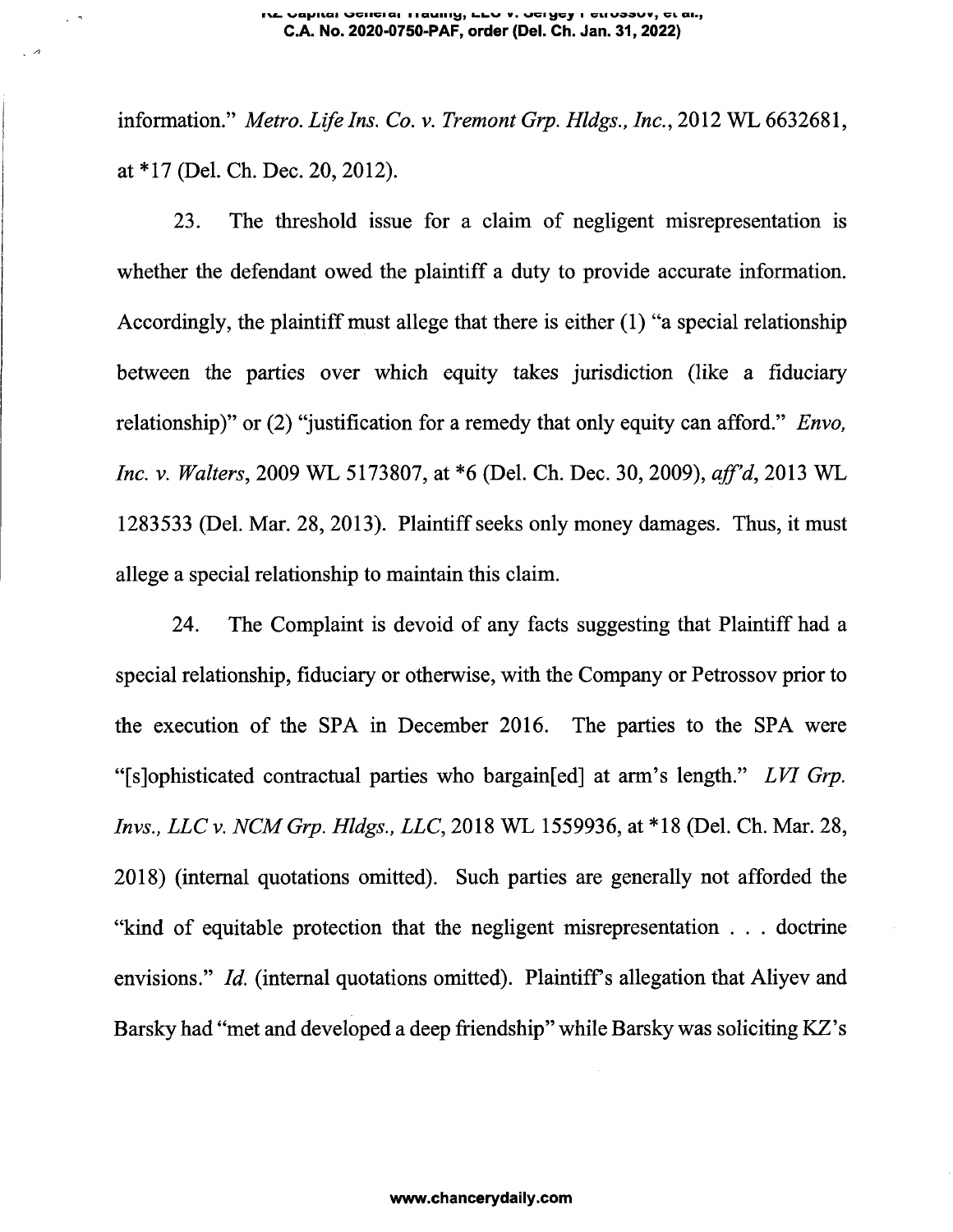#### **rv«\_ va^/iiaa wiivi ai iigimiii^, kuv v. vci^cy <sup>i</sup> cu vookzv , vi ai. C.A. No. 2020-0750-PAF, order (Del. Ch. Jan. 31, 2022)**

investment does not suffice to allege a "special relationship."[107](#page-28-0) It is well-settled that alleging mere friendship, without more, cannot satisfy a plaintiff's pleading burden to allege a special relationship necessary to state a negligent misrepresentation claim. *See Clark v. Davenport,* 2019 WL 3230928, at \*15 (Del. Ch. July 18, 2019) (noting that allegations of "trust" and "friendship" were not sufficient to establish a special relationship, such as a fiduciary relationship, necessary for a negligent misrepresentation claim). Thus, any harm emanating from Plaintiff's initial \$13 million investment, *i.e.*, the SPA, must be dismissed.<sup>[108](#page-28-1)</sup> As in Count II, Plaintiff cannot assert that the Aircraft Transaction states a claim because none of the parties to that transaction is a party to this action, and neither Petrossov

<span id="page-28-0"></span> $107$  Compl.  $\P$  15.

<span id="page-28-1"></span><sup>108</sup> Plaintiff points to *Sanders*, 1997 WL 599539, for the seeming proposition that either a "special relationship" is not a required element of a negligent misrepresentation claim or that satisfying that element is not limited to establishing that the plaintiffwas a stockholder at the time of the misrepresentation. Pl.'s Ans. Br. 21–22. In *Sanders*, when addressing claims for fraudulent inducement and negligent misrepresentation relating to disclosures made in connection with a stock purchase, the court stated:

There is no dispute that the defendants, or at least those participating in the offering of the Shares, owed plaintiff a duty to exercise reasonable care to see that the statements made in connection therewith were not materially misleading and, of course, owed a duty not to engage in intentional misrepresentations.

*Sanders,* 1997 WL 599539, at \*6. In making this statement, the *Sanders* Court was merely recounting that the defendants had not challenged the plaintiff's standing to bring a negligent misrepresentation claim; this was not a holding of the court. Whether plaintiff had established a "special relationship" was not contested, and in any event, the court did not need to reach it because the plaintiffcould not have reasonably relied on the disclosures. *Id.* KZ cites no case, and the court has not located one, supporting Plaintiff's interpretation of*Sanders.*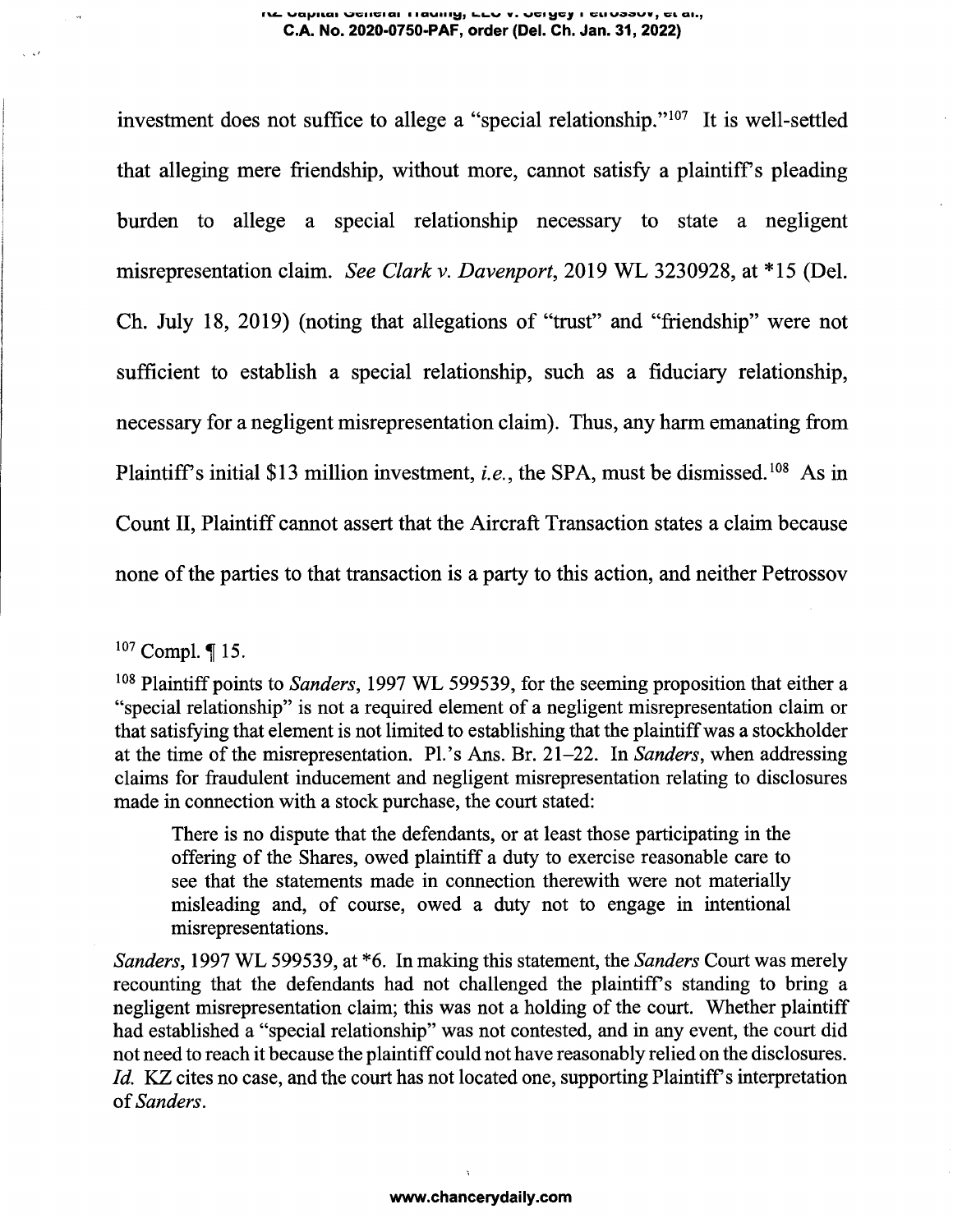#### וע טפטומו שפוופומו וופעוווש, גבע ז. טפושפץ ו פנוטסטטז, פגמה, **C.A. No. 2020-0750-PAF, order (Del. Ch. Jan. 31, 2022)**

nor the Company is alleged to have made any representations in connection with that transaction.

25. Like Count II, the scope of Count IV has been narrowed. All of the alleged misrepresentations made in connection with KZ's investments in the Company fail to state a claim because at the time of those alleged misrepresentations there was no special relationship. As to the alleged misrepresentations relating to the Clearlake Transaction, which were made when KZ was a stockholder in the Company, they are subsumed in the *Revlon* claim. Because the negligent misrepresentation claim as to those disclosures is based upon a fiduciary relationship and constitutes part of the fiduciary duty claim, it is superfluous and must be dismissed. "When the special relationship involves allegations of fiduciary breach, then the claim for equitable fraud is subsumed in the claim for breach of fiduciary duty." *Clark,* 2019 WL 3230928, at \*14. The latter claim "confronts directly the implications of the fiduciary relationship, rendering the constructive [or equitable] fraud count redundant and superfluous." *In re Wayport, Inc. Litig., 16* A.3d 296, 327 (Del. Ch. 2013); *accord Clark,* 2019 WL 3230928, at \*14 (dismissing as superfluous a negligent misrepresentation claim based upon a fiduciary relationship